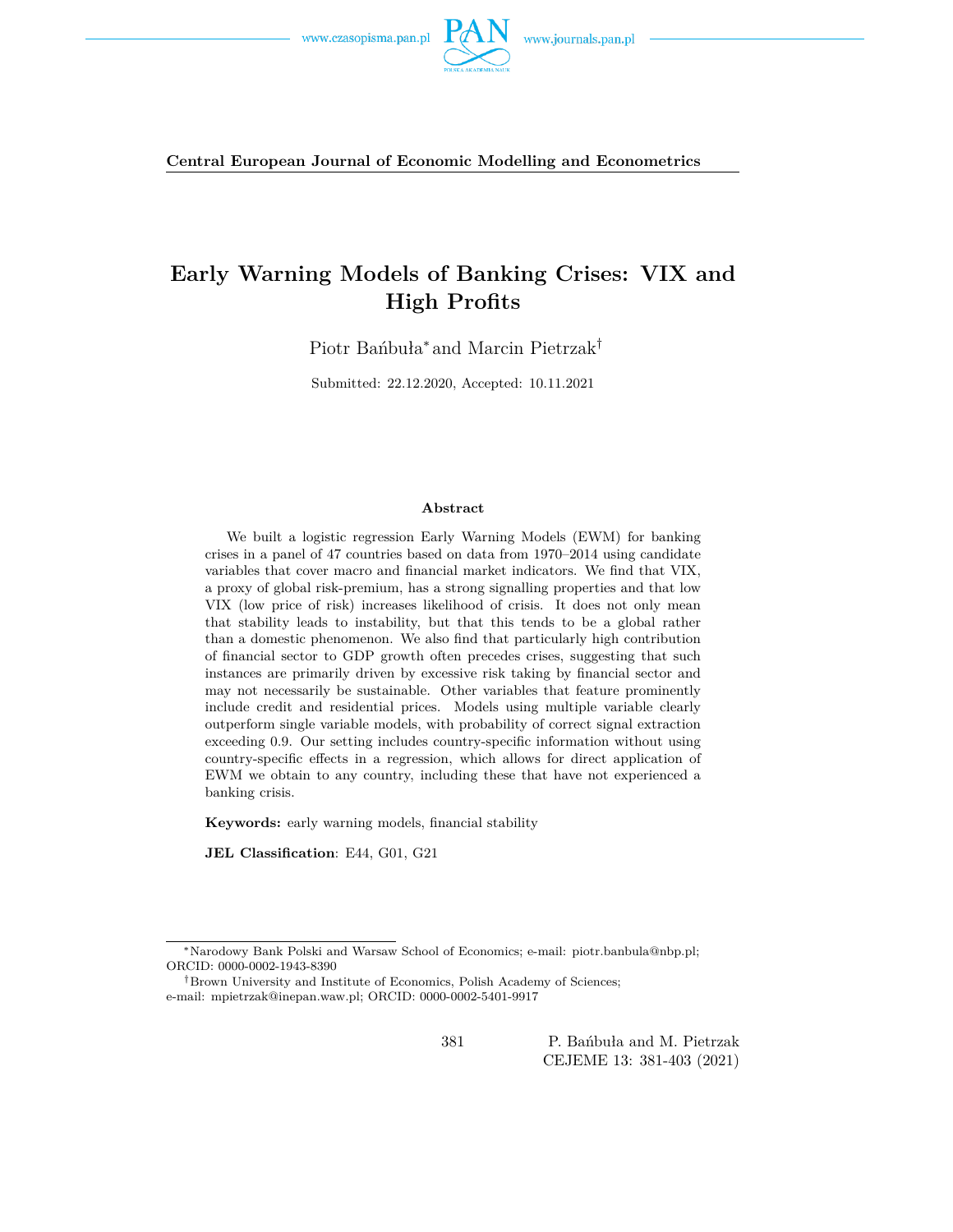

Piotr Bańbuła and Marcin Pietrzak

### **1 Introduction**

Global Financial Crisis (GFC) of 2007–2009 has created a renewed interest in financial cycles and crises, as well as in contribution of the financial sector to growth. It has also resulted in the creation of new policy – macroprudential policy – and new tools to either decrease the probability of crises or dampen their consequences. Following the GFC there was increased interest, both in academia and in bodies responsible for conduct of macroprudential policy, in understanding and predicting banking crises.

Outbreak of the most severe financial crisis in the last few decades has increased interest in the tools that would be able to reduce systemic risk. One of them is countercyclical capital buffer, which is designed by the Basel Committee on Banking Supervision (Basel III) and is implemented, among others, within the framework of the Directive of the European Parliament and of the Council 2013/36/ EU of 26 June 2013 (CRD IV). Even though CRD IV obliges the authority responsible for macroprudential supervision to calculate a benchmark for the buffer rate based on credit gap (i.e. deviation of credit-to-GDP from its long-term trend), it allows the final decision to differ from the reference level and to use other information as well. This is where EWM have been primarily applied. It has been shown that crises can indeed be predicted, often many years in advance, and that early warning model can be a useful tool for macroprudential policy (Lang et al., 2018).

According to the recommendation of the ESRB (2014) countercyclical capital buffer benchmark rate is calculated as a linear function of only one variable (credit gap) that is obtained under relatively strong assumptions. However, rules suggested by the ESRB does not preclude using other quantitative or qualitative methods since having broader information set should allow for (at least ex ante) higher-quality decisions. Many studies show that this is indeed the case (Alessi et al., 2015). Still, it is often challenging to apply the results from EWM literature to the countries that have not experienced crises in the past. A pooled regression approach that allows such application has a drawback of abstracting from country-specific effects. However, by transforming variables for individual countries into their Z-scores we are able to account for country specificities and make models directly applicable to non-crisis countries. We do so using logistic regression in a panel of 47 countries covering period of 1970–2014 using candidate variables that cover macro and financial market indicators. We verify accuracy of signals from various variables and their combinations, as well as their stability by assessing the accuracy in the full, precrisis and post-crisis sample. Among the candidate signalling variables we include the ones that have been earlier shown to provide valuable signals – inter alia credit and residential prices – but we also add new variables, that have not been used before. These variables allow us to test two important hypotheses.

It is perhaps no coincidence that the Global Recession followed the Great Moderation. This is the hypothesis put forward by Minsky (1977) – that stability leads to instability, as over-optimism creates too much risk taking and results in crisis. Recent empirical studies suggests that this is indeed the case, and prolong low volatility of

P. Bańbuła and M. Pietrzak CEJEME 13: 381-403 (2021)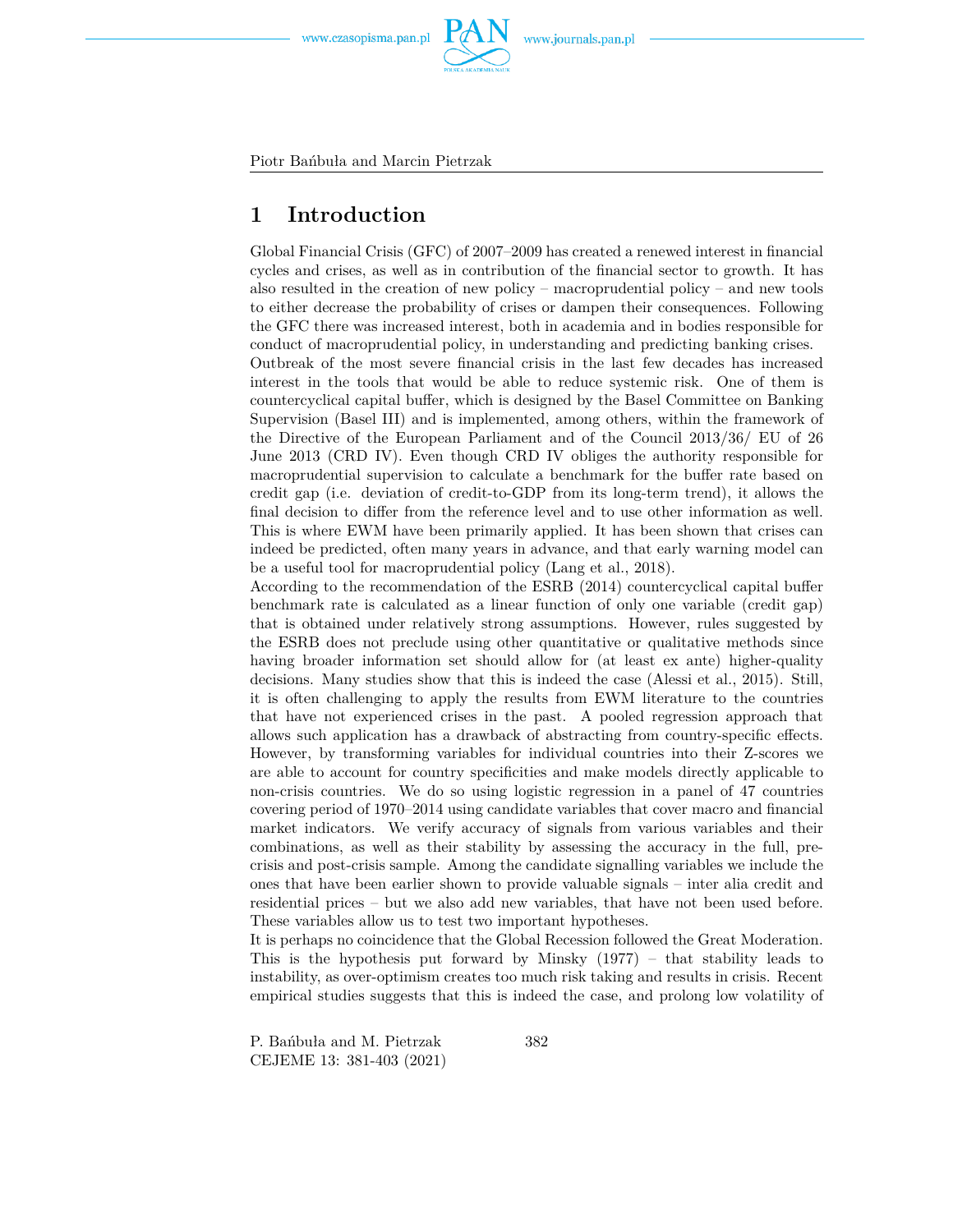

Early Warning Models *. . .*

stock returns is conducive to future crises (Danielsson et al., 2018). We complement this line of research by asking whether low price of risk on a global financial market, as proxied by VIX, can signal future crises in individual countries.

There is also a long debate in economics, dating back to Schumpeter (1911), concerning the impact of financial sector on growth. The pre-crisis empirical status quo, of largely positive impact of financial deepening on growth (see Levine (2005) for a review), has been challenged and ultimately altered (Arcand et al., 2012). Following GFC it has been suggested that what we often measure as financial sector's contribution to GDP (value added) may not always reflect contribution to welfare, but profits from excessive risk taking (Wang, 2011). We test this hypothesis by including value added of the financial sector as one of potential explanatory variables.

We find that VIX, our proxy of global risk-premium, has a strong signalling properties concerning crises in individual countries and that low VIX (low price of risk) increases likelihood of crisis. It does not only mean that stability leads to instability (as is stated in Minsky's hypothesis and was empirically verified by Danielsson et al. (2018)), but that this tends to be a global rather than a local (domestic) phenomenon. Second, we indeed find that particularly high contribution of financial sector to GDP growth signals crises, suggesting that such instances are primarily driven by systemic risk taking rather than contribution to welfare. We confirm that credit gap, indeed has early warning properties, but other variables fare better. Finally, models including multiple variables clearly outclass models with single variables. Augmenting models from one to four explanatory variables allows to drastically improve true positive rate of crisis prediction, and reach probability of correct signal extraction in excess of 0.9, but adding more variables does not improves signals further.

Study is divided into four parts. Part [2](#page-2-0) discusses the results of studies conducted so far. Part [3](#page-4-0) contains a description of the data and method, while Part [4](#page-10-0) discusses empirical results. Paper concludes with a summary.

### <span id="page-2-0"></span>**2 Literature review**

While there is no universal definition of a banking crisis, review of the literature in Babecký et al. (2014) helps to distinguish some often shared qualitative characteristics. Banking crises are identified as events where there are significant losses in the banking sector, leading to closure, merging, takeover, or large-scale government assistance of an important financial institution, followed by similar interventions in other institutions. Banking crises have severe consequences for welfare. Bordo et al. (2001) and Babecký et al. (2014) report an average decrease in output of 6–7% related to banking crisis, while Laeven and Valencia (2012), find even larger losses – an output loss of  $26\%$  for emerging countries and  $33\%$  for developed countries.

Outbreak of the GFC intensified research focusing on the usefulness of macroeconomic and financial variables as indicators of early warning of imminent banking and more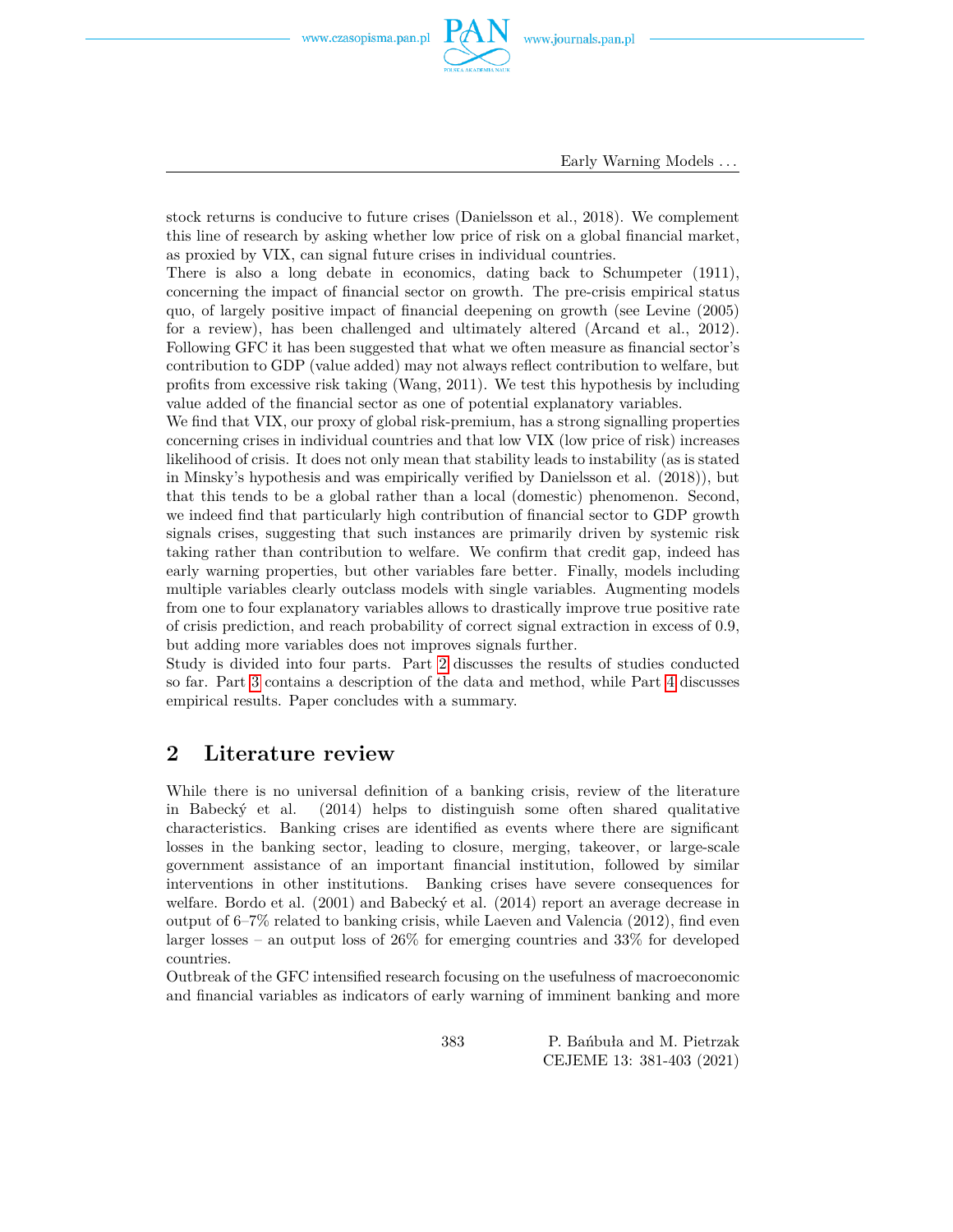

Piotr Bańbuła and Marcin Pietrzak

generally financial crises. One of the first such studies by Borio and Drehmann (2009) uses the signal extraction method (Kaminsky and Reinhart, 1999) and suggests that in the case of the US early warning indicators would have signal significant imbalances in the financial sector already in 2004. According to the study variables related to credit, real estate prices and equity prices have the highest predictive ability and using multiple variables improves signalling properties of models. In the following years, there has been a substantial growth in the number of research papers related to Early Warning Models (EWM), which was partly driven by its direct applicability to macroprudential policy. This includes Drehmann et al. (2010), Alessi and Detken (2011), Drehmann and Juselius (2012), Lo Duca and Peltonen (2013), Babecký et al. (2013), Betz et al. (2014), Alessi and Detken (2014), Alessandri et al. (2015), Lainà et al. (2015), Holopainen and Sarlin (2015), Alessi et al. (2015), Lang et al. (2018) and Danielsson et al. (2018).

A comprehensive review of modelling choices and results in the literature is provided by Alessi et al. (2015) and Lang et al. (2018). Empirical studies strongly suggest that banking crises can be predicted often many years in advance. Variables that help in identifying crises in advance are usually related to level of credit and its growth, real estate prices and their dynamics, as well as market valuations and market price of risk. There are various approaches concerning modeling choice for the binary problem of crisis prediction, but no model has been found as clearly outperforming others. As a results there is a wide range of possibilities concerning modelling choice and variables used.

Studies most relevant for our research are Alessi et al. (2015) and Danielsson et al. (2018). In Alessi et al. (2015) there is a line of research followed by Bush et al. (2013) who study the predictive properties of credit-to-GDP gap, leverage ratio, liquid asset ratios, and price of risk for 15 EU countries over the course of 1980–2010. They find that these variable help in identifying crisis periods as early as 5 years in advance. They do not include VIX as a variable, but a proxy for VIX for each country, which they calibrate based on individual stock market indices. They do find that low price of risk is related to future higher of crisis.

Investigation by Danielsson et. (2018) is conducted over much longer horizon. They study the effects of stock market volatility on risk-taking and financial crises by constructing a cross-country database spanning up to 211 years and 60 countries. They find that periods of low volatility of stock market returns lead to excessive credit build-ups and balance sheet leverage in the financial system, indicating that agents take more risk in periods of low risk. They thus conclude, in line with Minsky hypothesis, that "stability is destabilizing."

Our study complements this research in the following dimensions. First, by using VIX rather than measures of volatility of stock market returns for individual countries, we are able to identify to what extent global, external factors play a role, and to what extent low volatility may be therefore a common phenomenon. A study by Jorda et al. (2015) which covers data over 130 years across many economics strongly suggests

P. Bańbuła and M. Pietrzak CEJEME 13: 381-403 (2021)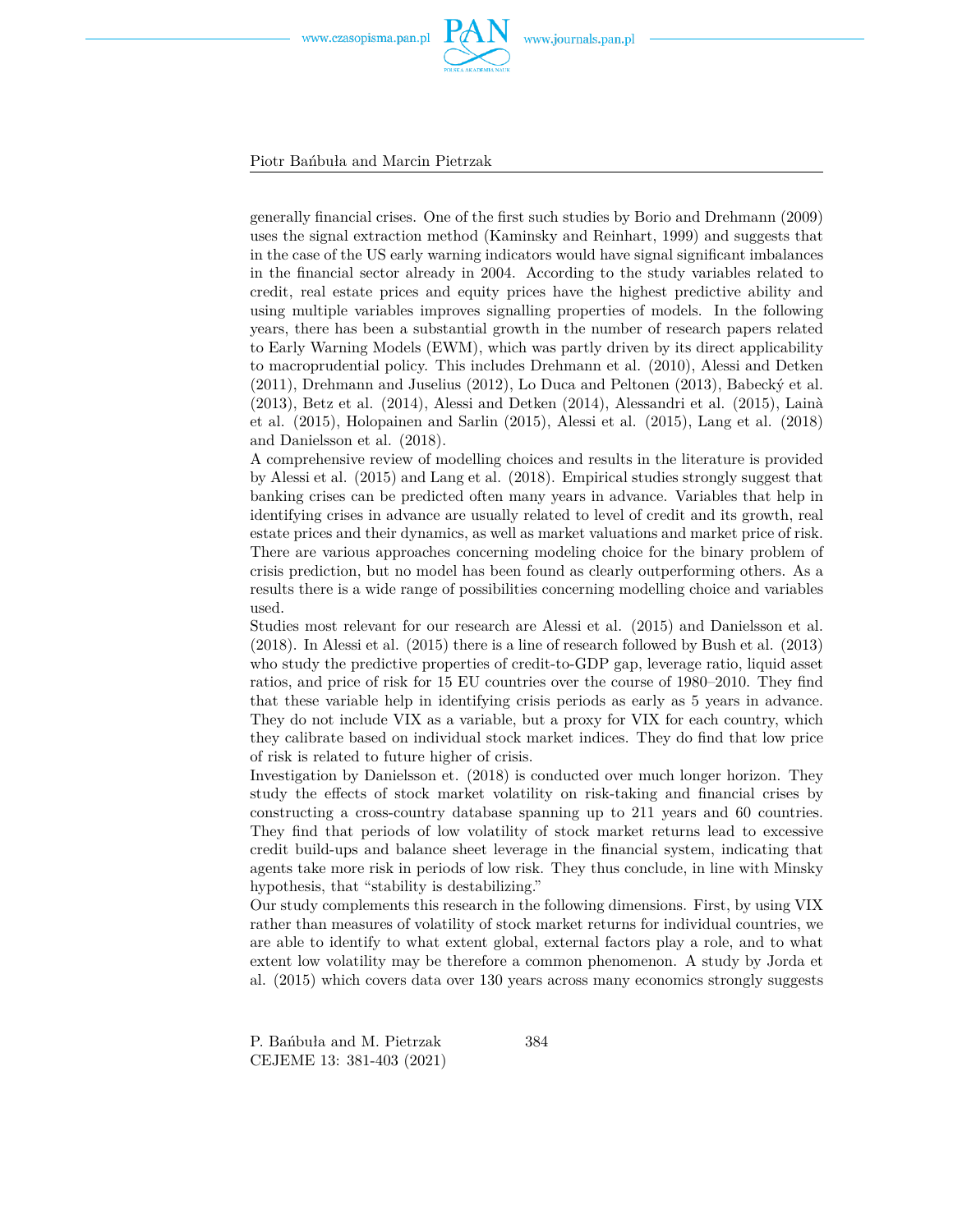

Early Warning Models *. . .*

that stock market returns have been increasingly dependent over last decades – the average correlation increased from approx. 0.4. in late 80's to approx. 0.8 in 2010. This means that there is increasingly common component in the market price of risk, which we aim to capture with the VIX.

Second, Borio et al. (2010) point out that periods of high bank profitability are typically associated with rapid credit growth, increased risk-taking. As a result high profits might come at a price of heightened vulnerabilities. There only few studies that analyse the of profits of banks as a potential leading indicators. This is a hypothesis tested by Behn et al. (2014), who conduct a study over 1982–2012 for 23 EU countries, and find that high profitability of the banking sectors helps in predicting crises. Still, profits of the sector do not include remuneration of the employees. Incentives to employees in terms of bonuses can have a major impact on the risk-taking. It has been shown that excess renumeration in the financial sector tends to peak before the crises (Philippon and Reshef, 2012). A variable that encompasses broadly understood profits in the sector – distributed to shareholders, paid as taxes and distributed to employees – is a value added of the sector to GDP. In principle, it is associated with contribution to welfare, but it can also reflect high profits from sectoral booms. This is a reason why Ferrari et al. (2015) include value-added to GDP of the construction sector as potential predictor, as housing booms have been often associated with crisis. We complement these results and test whether period of increasing contribution of the financial sector to GDP growth provides a signal of future crisis.

### <span id="page-4-0"></span>**3 Data and method**

#### **3.1 Data**

Our analysis covers the period from the first quarter of 1970 to the second quarter of 2014. We use two types of indicators – macroeconomic and market-based. This is to account for the findings from the literature that both macroeconomic data and market data have useful information concerning future crises events. The list of variables, their description and sources is presented in Table [1.](#page-5-0)

Coding of crisis and non-crisis periods is taken from Babecký et al. (2014), who construct a quarterly dataset covering banking crisis (as well as debt and currency crisis, which are not the focus of this study) episodes in 40 developed countries over 1970–2010. Their taxonomy and dating of crises is based on 10 other studies in the literature and surveys with country experts. This dual approach is motivated, inter alia, by lack of universal definition of crisis (some studies identify crisis episodes with the help of a certain variable and its threshold value, other studies employ expert judgment or use systematic literature and media reviews) and selective coverage of countries in some studies. This lack of a universal definition made authors validate the coding of crisis episodes with the help of country experts, who cross-check and correct, if needed, the coding of crises. In this study we focus exclusively on banking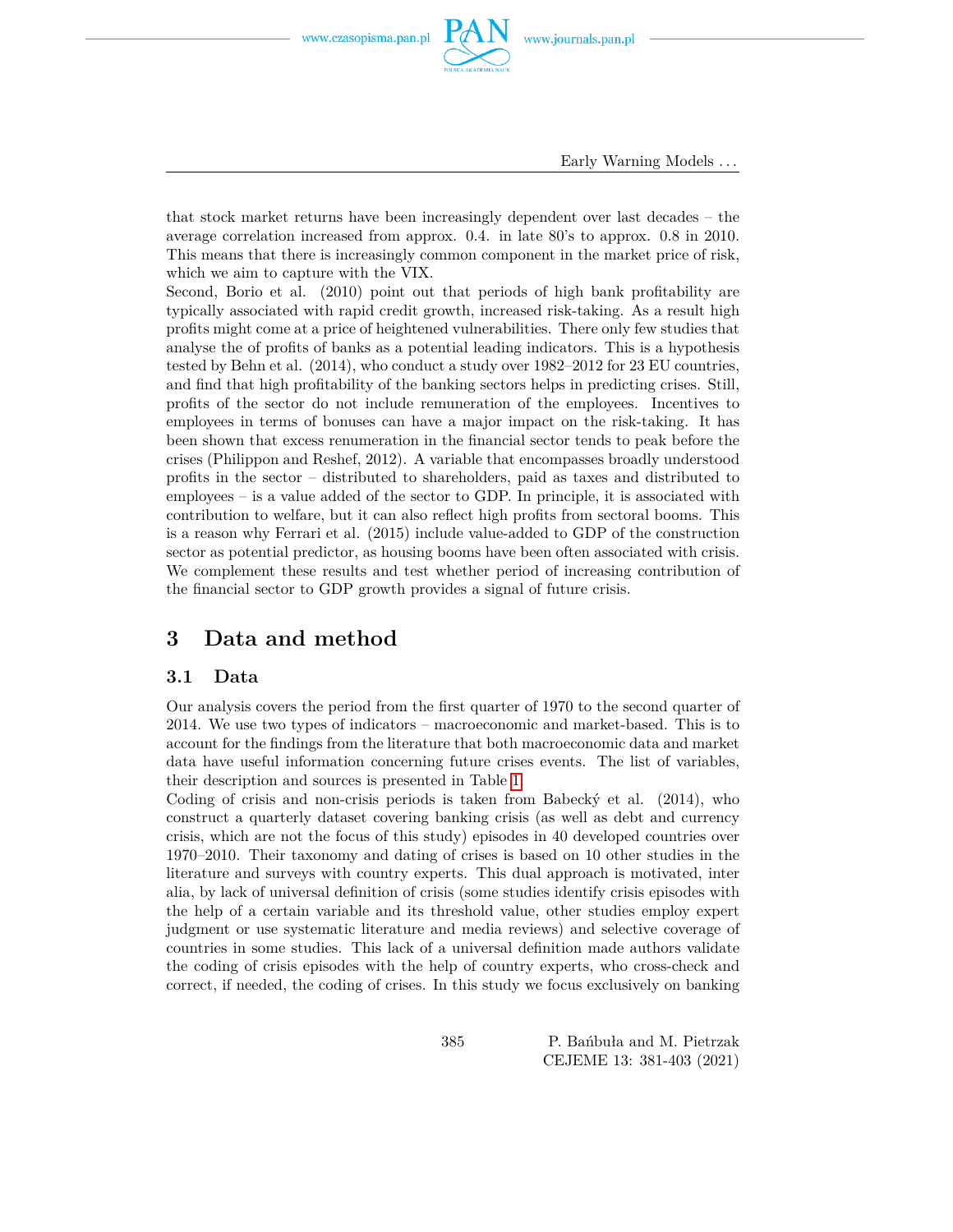

#### Table 1: Indicators used in the analysis of early warning properties

<span id="page-5-0"></span>

| Variable name                                         | Description                                                                                                                                                                                                                                                                                                                                          | Source                                            |
|-------------------------------------------------------|------------------------------------------------------------------------------------------------------------------------------------------------------------------------------------------------------------------------------------------------------------------------------------------------------------------------------------------------------|---------------------------------------------------|
| Credit to<br><b>PNFS</b>                              | Credit from banks to private non-financial sector (PNFS), billions BIS<br>of national currency                                                                                                                                                                                                                                                       |                                                   |
| Credit to HH                                          | Credit from banks to households, billions of national currency                                                                                                                                                                                                                                                                                       | <b>BIS</b>                                        |
| DSR                                                   | Ratio of interest payments plus amortisations to gross BIS<br>disposable income in the private non-financial sector (PNFS:<br>households and enterprises); for detailed methodology see:<br>https://www.bis.org/statistics/dsr/dsr doc.pdf                                                                                                           |                                                   |
| GDP                                                   | Gross domestic product, nominal, national currency                                                                                                                                                                                                                                                                                                   | Eurostat,<br>OECD, FRED                           |
| Credit gap<br>(Basel III and<br>country-<br>specific) | Deviation of ratio of credit to GDP from a long-term trend BIS, Eurostat,<br>set with a one-sided Hodrick-Prescott filter with $\lambda = 400,000$ OECD, FRED<br>(Basel III) or country-specific $\lambda$ (set at a frequency for which<br>periodogram attributed the biggest part of the variance, i.e.<br>dominant frequency of the credit cycle) |                                                   |
| RRE                                                   | Nominal house prices, index based in 2010                                                                                                                                                                                                                                                                                                            | OECD                                              |
| RRE PtI                                               | Residential Real Estate Price to Income, nominal house prices OECD<br>divided by nominal disposable income per head, index based in<br>2010                                                                                                                                                                                                          |                                                   |
| VA                                                    | Value added of the financial sector in the GDP growth                                                                                                                                                                                                                                                                                                | Eurostat,<br>OECD, FRED                           |
| Volatility<br>banks                                   | Volatility of banking sector index, standard deviation of daily Datastream<br>returns in a given quarter                                                                                                                                                                                                                                             | (Thomson)<br>Reuters)                             |
| Relative<br>volatility<br>banks to<br>market          | Ratio of volatility of banking sector index to market (broad Datastream<br>stock market index) volatility, relative standard deviation of daily (Thomson<br>returns in a given quarter                                                                                                                                                               | Reuters)                                          |
| Beta banks                                            | CAPM beta of the banking sector index, daily returns in a given Datastream<br>quarter                                                                                                                                                                                                                                                                | (Thomson)<br>Reuters)                             |
| TED spread                                            | Spread of 3M interbank rate over 3M government bills, average<br>of daily data over a quarter                                                                                                                                                                                                                                                        | Bloomberg,<br>Datastream<br>(Thomson)<br>Reuters) |
| VIX                                                   | Chicago Board Options Exchange's CBOE Volatility Index, Datastream<br>average over a quarter                                                                                                                                                                                                                                                         | (Thomson)<br>Reuters)                             |

P. Bańbuła and M. Pietrzak CEJEME 13: 381-403 (2021)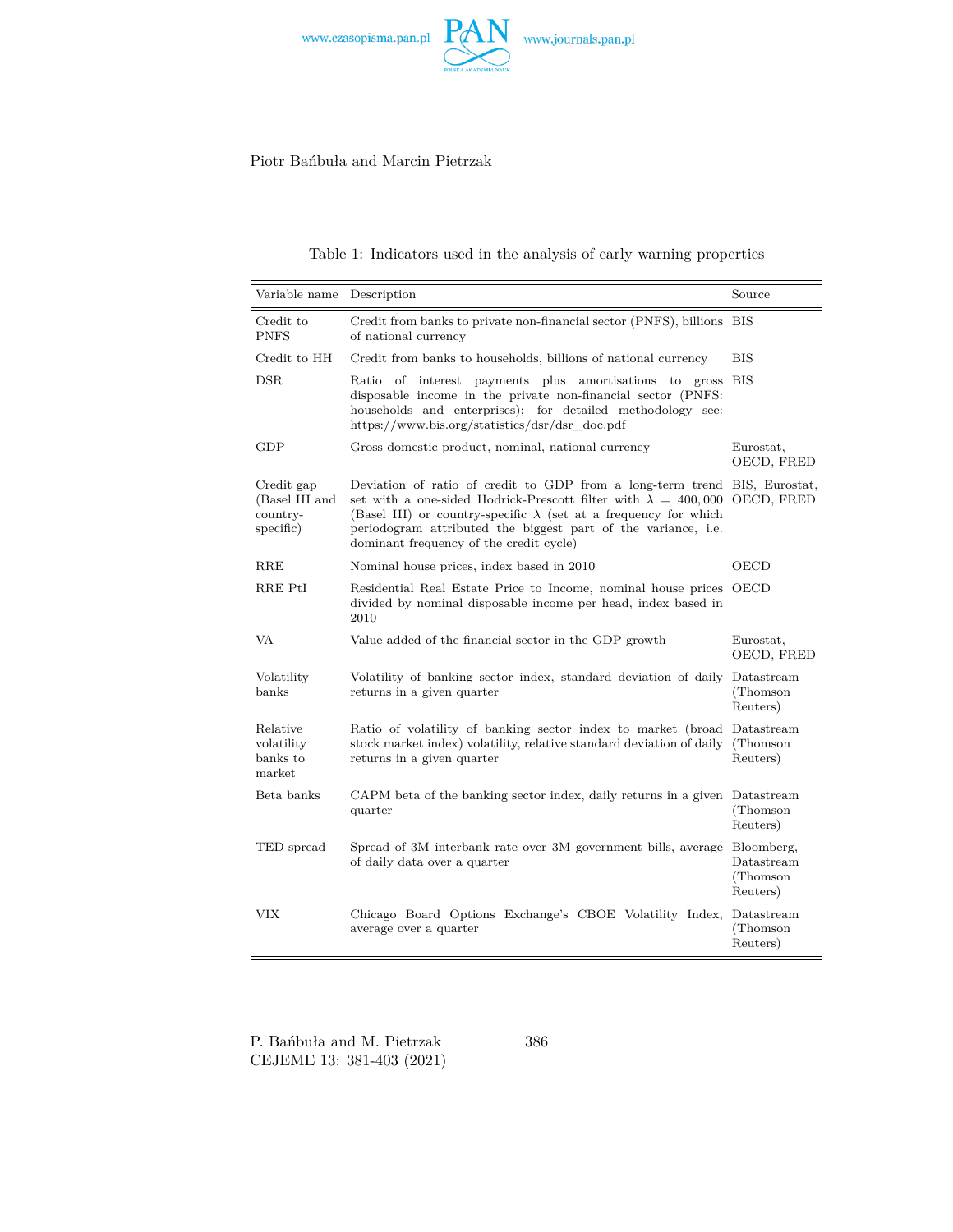

Early Warning Models *. . .*

crises. We also extend the coding of crises to 2014 using the updated version of the survey among the experts done by the ESRB, as well as an updated version of Laeven and Valencia (2013, 2020) database, which has also been used by Babecký et al. (2014).

Concerning the explanatory (i.e. signalling) variables, we follow the literature on early warning models against banking crises and we include various types of credit to nonfinancial sector, debt service and real estate prices as potential leading macroeconomic indicators, as well as value added of the financial sector in the GDP growth. Adding the VA to the analysis stems from the hypothesis that the value added of this sector can be a measure of risk-taking by the financial industry. According to national accounts VA is calculated as: Revenues-Costs-Amortization = Renumeration + Interests + Dividends + Taxes + Retained Earnings. This formula shows that high VA might not be related with contribution of the financial sector to welfare, but instead with profits from excessive risk-taking, including systemic risk (Haldane et al. 2010; Wang, 2011). If that would be the case, high VA could be expected to signal an impending crisis. If on the other hand high value added indeed reflects contribution to welfare one would not expect any significant signalling properties concerning future crises. This is one of the hypotheses we investigate.

Concerning market-based indicators, we use VIX, volatility of the stock returns of the banking sector, relative volatility of returns of banks to market volatility, and the CAPM Beta of the banking sector. All market variables are either taken as an average over a given quarter (VIX), or estimated using daily data over quarterly interval (volatilities, Beta). Inclusion of VIX proxies market price of risk on international financial market and gauges to what extent global factors affect crisis probability in individual countries. It should be noted that while the VIX reflects the implied volatility of short-term options it likely reflects the relative level of the implied volatility with longer maturities. This is due to the fact that the term structure of implied volatility has an important common component (Cont, Da Fonseca, 2002), which implies that shifts of the structure of the implied volatility are predominantly parallel. Thus level and changes of VIX are likely to reflect changes not only in expectations and prices of short term-options, but also of options with longer maturities, which could be more relevant for thinking about crises.

We use available data for 47 countries – all EU member states (as of 2014) and countries outside the EU, for which the Bank for International Settlements (BIS) publishes data on credit extended to private non-financial sector (Australia, Brazil, Canada, China, Hong-Kong, India, Indonesia, Iceland, Japan, Malesia, Mexico, Norway, Russia, South Africa, South Korea, Switzerland, Thailand, Turkey, USA). The criterion of credit as a variable was used to account for the fact that many studies indicate that the variables related to the credit cycles (i.e. credit gap and DSR) are useful early warning indicators, and credit gap is the recommended variable by the BIS and the ESRB to guide the countercyclical capital buffer. It is therefore a natural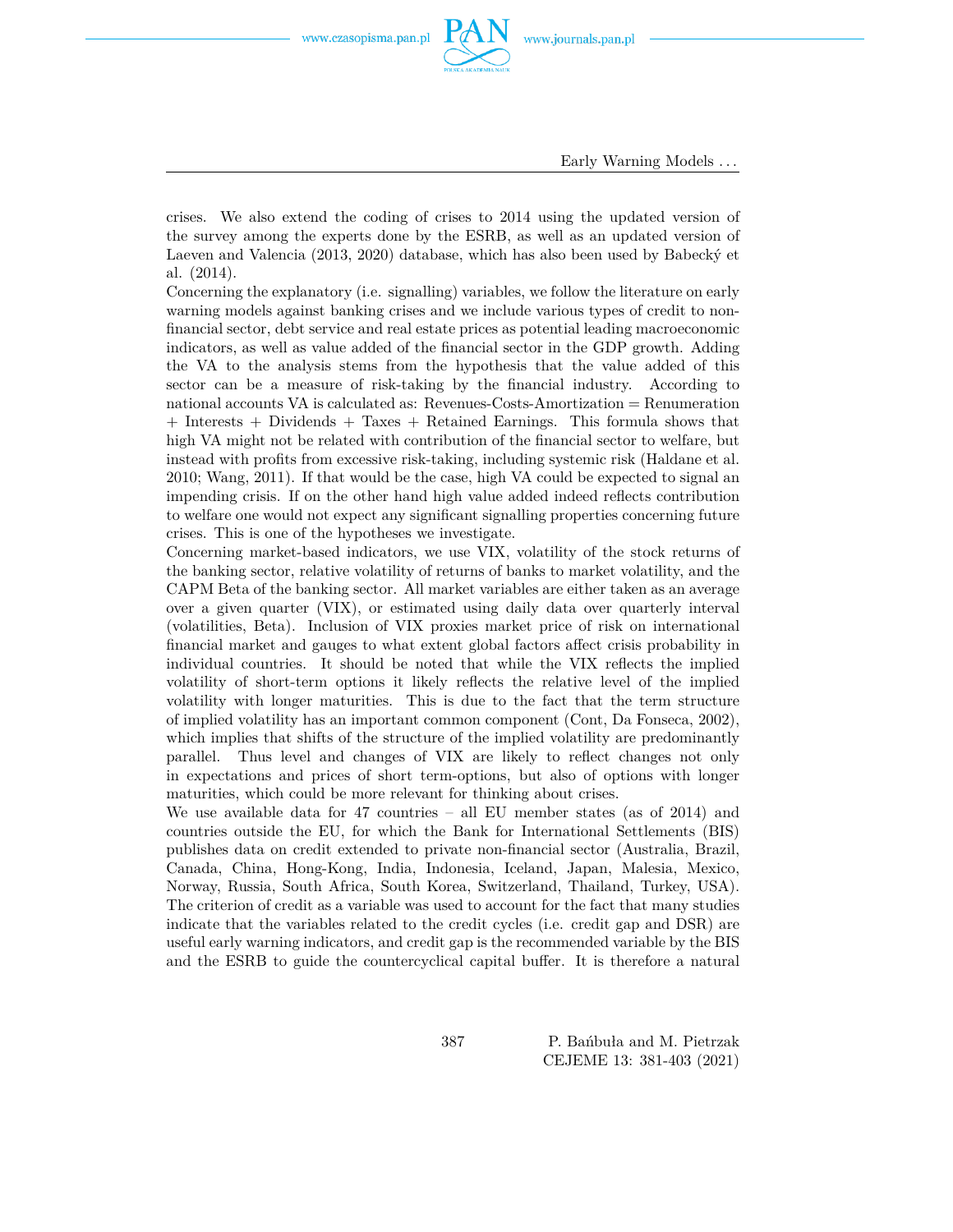

Piotr Bańbuła and Marcin Pietrzak

benchmark to assess the usefulness of other variables, as well as models that use multiple variables relative to the ones that use only single variable.

As there may be many hypotheses concerning whether it is the level of the variable, its growth or deviation from some equilibrium value that are important predictors of crises, we analyse candidate variable under various transformations: in levels, growth rates (quarterly, annual, two-, three- and four-year) and cyclical deviations from long-term trend. The most commonly used approach in the literature on financial cycles to account for trend is the HP filter with a smoothing parameter  $\lambda = 400,000$ , which corresponds to the cycles of approximately 25 years, i.e. four times longer than the length of the business cycle (see Drehmann et al., 2010). However, we also include deviations from a trend assuming idiosyncratic length of the financial cycle for each country. To this end, we first use an approach by Comin and Gertler (2006), which consists in extracting the trend from annual growth rates of a given variable (similar methods was used by Drehmann et al., 2012, and Schüler et al., 2015), and second, using the periodogram we identify the dominant frequency of the credit cycle. Financial cycle is identified as those fluctuations whose variance is the highest in the range from 8 to 30 years. Next, using relationship between the smoothing parameter in the one-sided HP filter and the frequency (Maravall and Del Río, 2001) we compute the value of smoothing parameter in the HP filter which is consistent with the length of the financial cycle for each variable. The use of one-sided filter, is motivated by the use information available at a given date.

#### **3.2 Method**

This section describes the approach used to estimate early warning models of banking crises outbursts. Description is divided into two parts and concerns method of extracting information from a set of variables and assessment of the predictive quality of the signals generated by early warning models.

#### **Early warning model**

Early-warning model is an example of two-class classification. Holopainen and Sarlin (2015) provide a review of various early-warning modelling techniques and categorize them into four subgroups: (i) linear discriminant analysis and logistic regression, (ii) relying directly on contingency matrix, (iii) similarity functions, (iv) other approaches. They find that, notwithstanding differences in complexity, there is no single best modelling technique. We apply logistic regression, which has been one of the most prominent methods used.

Let  $Y_{i,t}(0) \in \{0,1\}$  be a binary variable equal to 1 if in the country *i* in period *t* we observe a crisis and 0 otherwise. Early warning model is to generate signals  $Y_{i,t}(h) \in \{0,1\}$  with "ones" h periods before the crisis and "zeros" otherwise. The first way to obtain such a variable is the extraction of a signal, which generate a signal of a crisis when a variable exceeds a predetermined threshold. The description of this

P. Bańbuła and M. Pietrzak CEJEME 13: 381-403 (2021)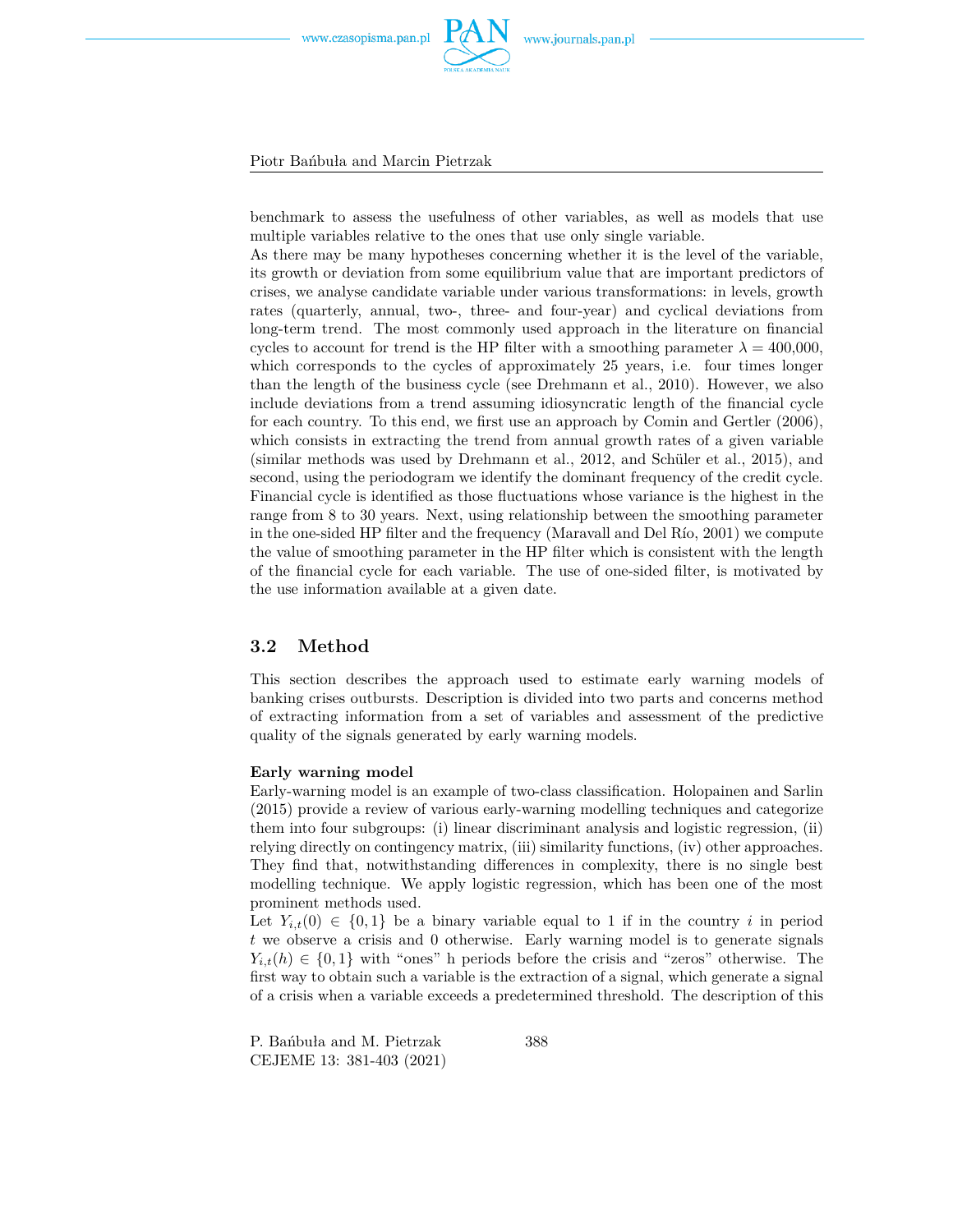

Early Warning Models *. . .*

method can be presented by:

$$
Y_{i,t}(h) = \begin{cases} 1, & X_{i,t}(0) > \theta, \\ 0, & X_{i,t}(0) \le \theta, \end{cases}
$$
 (1)

<span id="page-8-0"></span>where  $X_{i,t}(0)$  is a variable which aim is to issue signals *h* quarters before the crisis and  $\theta$  is the threshold for this variable. Output from this method can be stored in a confusion matrix (see Table [2\)](#page-8-0) that summarizes discrimination between tranquil and crisis periods.

Table 2: Confusion matrix

|        | Crisis period                                  | Tranquil period    |
|--------|------------------------------------------------|--------------------|
| Signal | A (True Positive)                              | B (False Positive) |
|        | No signal C (False Negative) D (True Negative) |                    |

Based on the information given in the Table [2](#page-8-0) we can calculate various measures that are useful in evaluation of early warning indicators. These are: noise-tosignal ratio  $NtS = \frac{B}{B+D}/\frac{A}{A+C}$ , type I error ratio  $T1 = \frac{C}{A+C}$ , type II error ratio  $T2 = \frac{B}{B+D}$ . Additionally Alessi and Detken (2011) suggests using policy makers' loss function  $L(\alpha) = \alpha \frac{C}{A+C} + (1-\alpha) \frac{B}{B+D}$ , where  $0 \le \alpha \le 1$  and indicator's usefulness  $U = \min_{\alpha} \{ (1 - \alpha); \alpha \} - L(\alpha)$ . This can be directly applied to logistic regression models via cost of type I and type II errors, which effectively changes the level of signalling threshold (see Equation [\(3\)](#page-10-1)).

Davis and Karim (2008) suggest that the use of models gives more accurate signals than non-parametric signal extraction. In their view, the advantage of binary models is greater when one has the intention to design a framework that will be used for many countries without incorporation of country heterogeneity. Due to the small differences between logit and probit models (differing only in the tails of distributions of the error term), interpretation of the estimates from logistic regression model as the odds ratio and due to the common use of logit models in the literature we decided to report the probabilities of the crisis outbreak with logit models:

$$
Pr(Y_{i,t} (h) = 1) = \frac{1}{1 + e^{-(\alpha + \beta' X_{i,t})}},
$$
\n(2)

where  $\alpha, \beta$  are vectors of parameters, and the  $X_{i,t}$  is the matrix of the variables (we checked robustness of the results (in terms of AUROC) conditional on a distribution we used to estimate the binary choice model. However, probit model yield significantly higher AUROC than logit model. Non-parametric method as proposed by Kaminsky and Reinhart (1999) also does not produce signals more accurate than those generated with logit). The next step is to choose the functional form of the model. We need to decide whether the model should include individual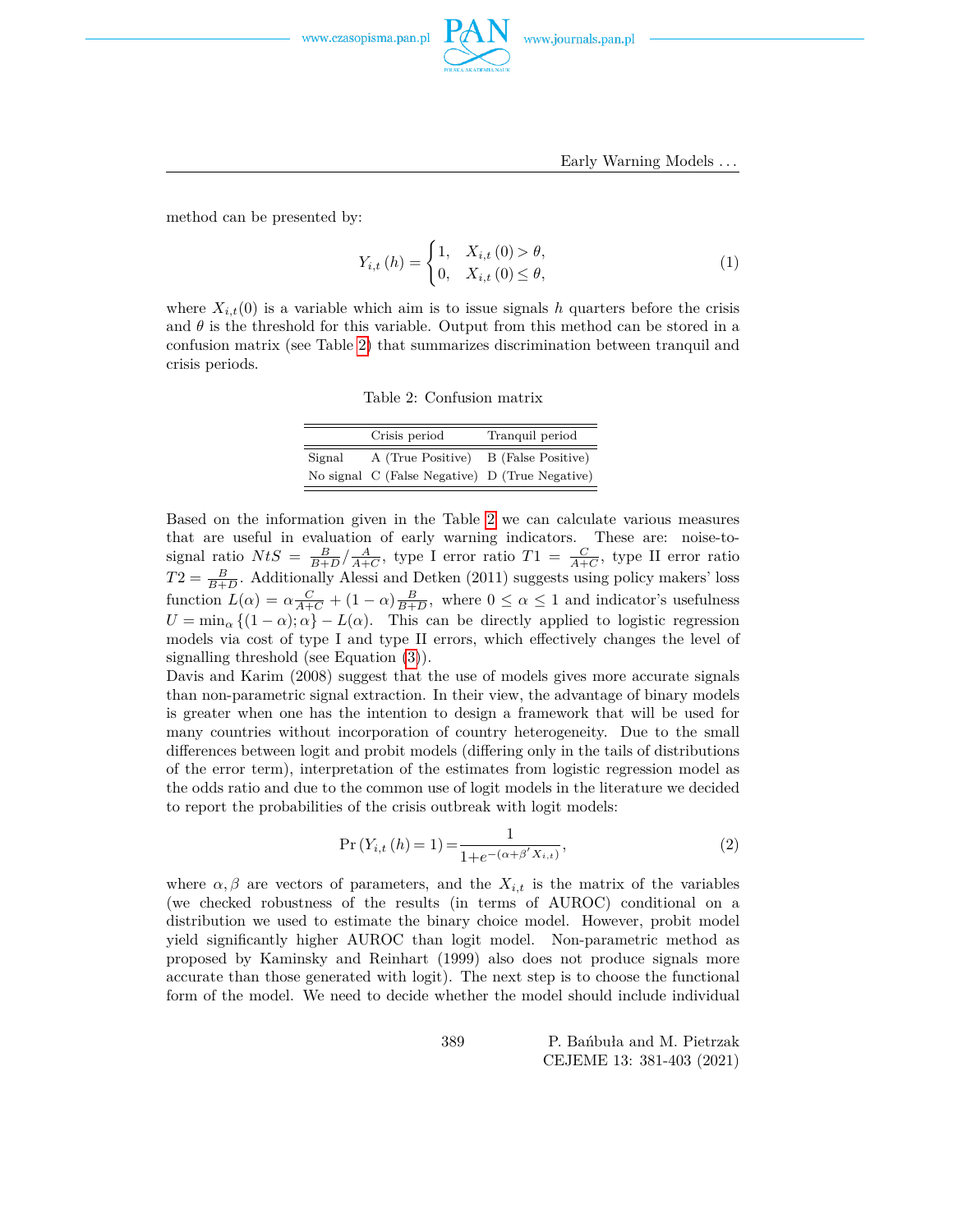

Piotr Bańbuła and Marcin Pietrzak

effects (for each country), and if so, whether it should be fixed effects or random effects. Approach used most commonly in the literature features fixed effects that do not require the assumption of independence between these effects and the explanatory variables. In this study, we do not use country-specific fixed effects as a mean to account for heterogeneity between countries. It is justifiable by the fact that, according to crises database by ESCB HoR there are six countries in the EU that have never experienced banking crises (Austria, Belgium, Luxembourg, Malta, Poland and Slovakia). For these countries, the probability of banking crises derived from logistic regression model with fixed effects would be of limited use, because fixed effects generate low value of crisis probability throughout whole sample (in fact it is close to zero). To circumvent this problem we use pooled regression model. In addition, the use of pooled regression in case of non-crisis countries in the sample is necessary even if it leads to the omitted variable bias. On the other hand, Bussiere and Fratzscher (2006) show that ignoring the country-specific effects does not always lead to significant changes in the conclusions drawn from models. Finally, the heterogeneity of countries is partially tackled by normalizing the variables (Z-score), which is a compromise between country-specific effects and pooled regression on non-normalized variables.

#### **Evaluation of signals**

An important requirement in case of early warning model is that it should generate signals with considerable advance. Given the fact that EWM could be used by macroprudential authorities to deal with cyclical risk of banking crisis, by setting a countercyclical capital buffer (CCyB), the signal must be generated at least one year in advance. This is because CCyB is made effective one year after the announcement. As a result a lower limit of the signalling horizon is five quarters, so that CCyB can be build in the banking sector prior to crisis. In this study we decided to shorter upper limit of horizon to four years, which is closer to the duration of the term of macroprudential authority members.

Evaluation of signals accuracy is based on the receiver operating characteristic (ROC) curve, which illustrates the trade-off between the percentage of accurate signals of crises (TPR - true positive rate) and the proportion of false signals of crises (FPR false positive rate) for all possible threshold values. The information illustrated on the ROC curve is therefore the same as in the case of signal extraction method. The difference is that in the second of these methods given variable is used, rather than the probability obtained from the logit model. Note that lowering the threshold means moving up and to the right-hand side along the ROC curve as exceeding the lower limit is more frequent, causing an increase in both FPR and TPR. The area under the ROC curve (AUROC) is a measure of the predictive quality of signals. For variables that attain high levels before crisis AUROC of 1 means perfect discrimination (i.e. for each threshold early warning model generates only accurate signals  $TPR = 1$ ,  $FPR = 0$ , while the value of 0.5 means that the signals have no predictive value.

P. Bańbuła and M. Pietrzak CEJEME 13: 381-403 (2021)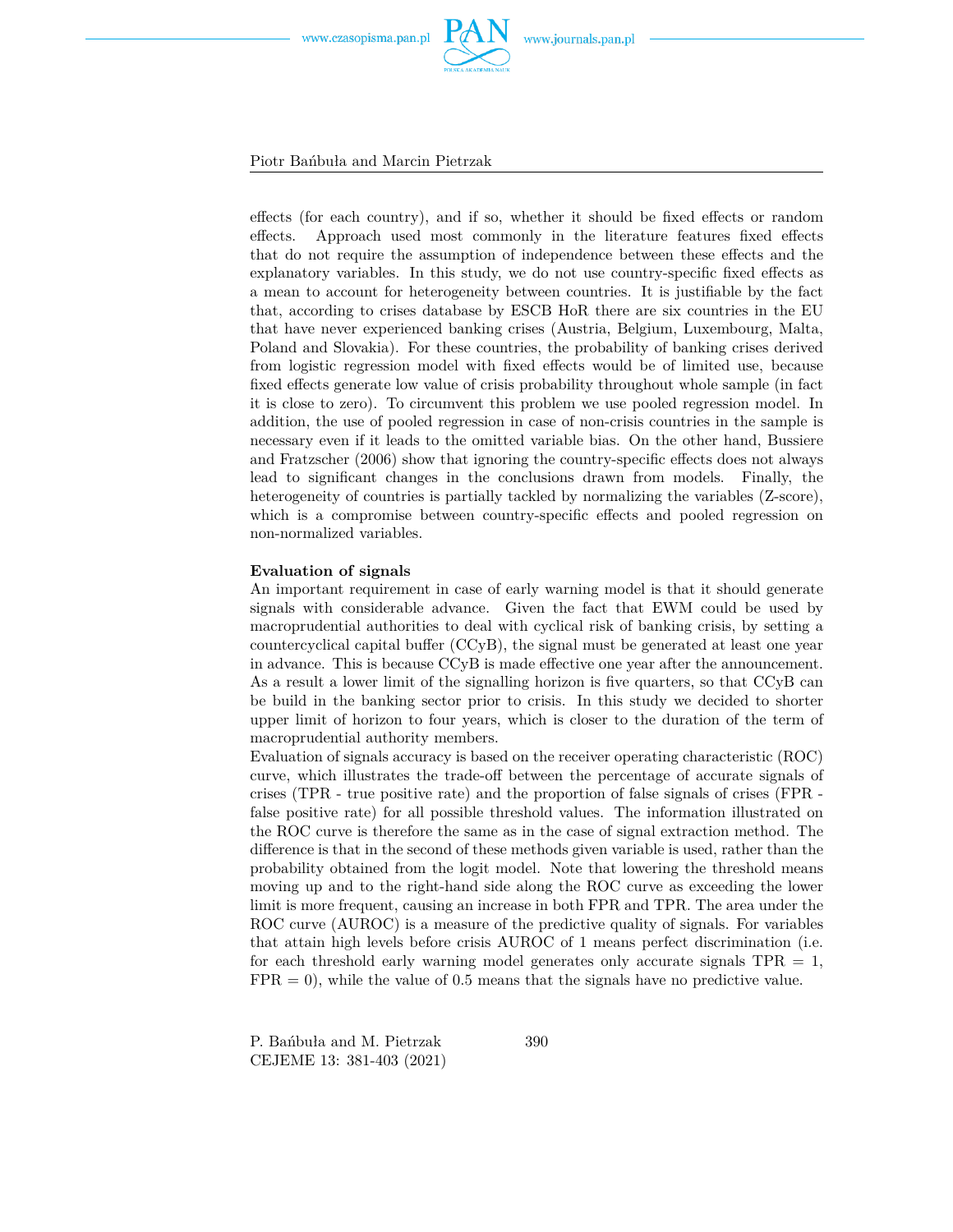

Early Warning Models *. . .*

The advantage of the evaluation with the ROC curve is also flexibility in terms of the threshold, because its value depends on the preferences of avoiding the type I error (omitting the crisis) relative to the type II error (false alarm of crisis). The expected usefulness of particular model can be formalised in the following function, which takes into account both the accuracy of the model and the preferences concerning both types of error (Cohen et al., 2008):

<span id="page-10-1"></span>
$$
E(U) = P(\text{FN} \cdot \varphi) + (1 - P)(\text{FP} \cdot (1 - \varphi)),\tag{3}
$$

where P reflects the frequency of the "1" events, and  $\varphi$  reflects the relative weight of type I (FN) and type II (FP) errors. The more preferable is to avoid the type I errors (or larger the cost associated with committing such error) the lower is the optimal threshold for signalling crisis. To show the impact of changes in preferences on the threshold, FPR and TPR in Section [4](#page-10-0) we report points on the ROC curves that are associated with optimal thresholds for given preferences (or costs) between the two types of errors. In line with considerations in the literature (ESRB 2014) we assume that type I errors (FN) are more costly than type II errors (relations 2:1 and 3:1 are considered). Here again it is worth noting the similarity of the ROC curve to the signal extraction method since relative preferences are the same as weight  $\alpha$  in the policy makers' loss function.

Figure [1](#page-11-0) shows how we assess the predictive quality of variables. Like in Drehmann and Juselius (2014) it is assumed that after the outbreak of the crisis it makes no sense to predict one. We are therefore not interested in the behaviour of EWM during the crisis periods. This means that the sample ignores periods of crisis, which are essentially excluded from the data (dark grey boxes in Figure [1\)](#page-11-0). However the same authors assumed that every crisis lasted two years, while in this paper we use actual duration of crises. This solves the issue of post-crisis bias raised by Bussiere and Fratzscher (2006). Thanks to that we avoid the bias of artificially high ratio of type II errors. This is because the average length of crises is approximately three years (Cecchetti et al., 2009). In study by Drehmann and Juselius (2014) adoption of lower length means that signals can be only false (type II error), but cannot miss crisis (because it actually occurred). The window in which we want to get a signal is marked as light grey area in Figure [1.](#page-11-0) It reflects period stretching from 5 to 16 quarters before the actual crisis.

### <span id="page-10-0"></span>**4 Empirical results**

In this part of the study we show the estimates of pooled logistic regression models, i.e. without country-specific effects in the sample of 47 countries between 1970–2014. We start with models with one explanatory variable, testing the hypotheses concerning the impact of price of risk (i.e. VIX), the impact of value added attributed to the financial sector on crisis probability, as well as other variables in predicting crises, including the credit gap postulated by the Basel Committee. Subsequently we expand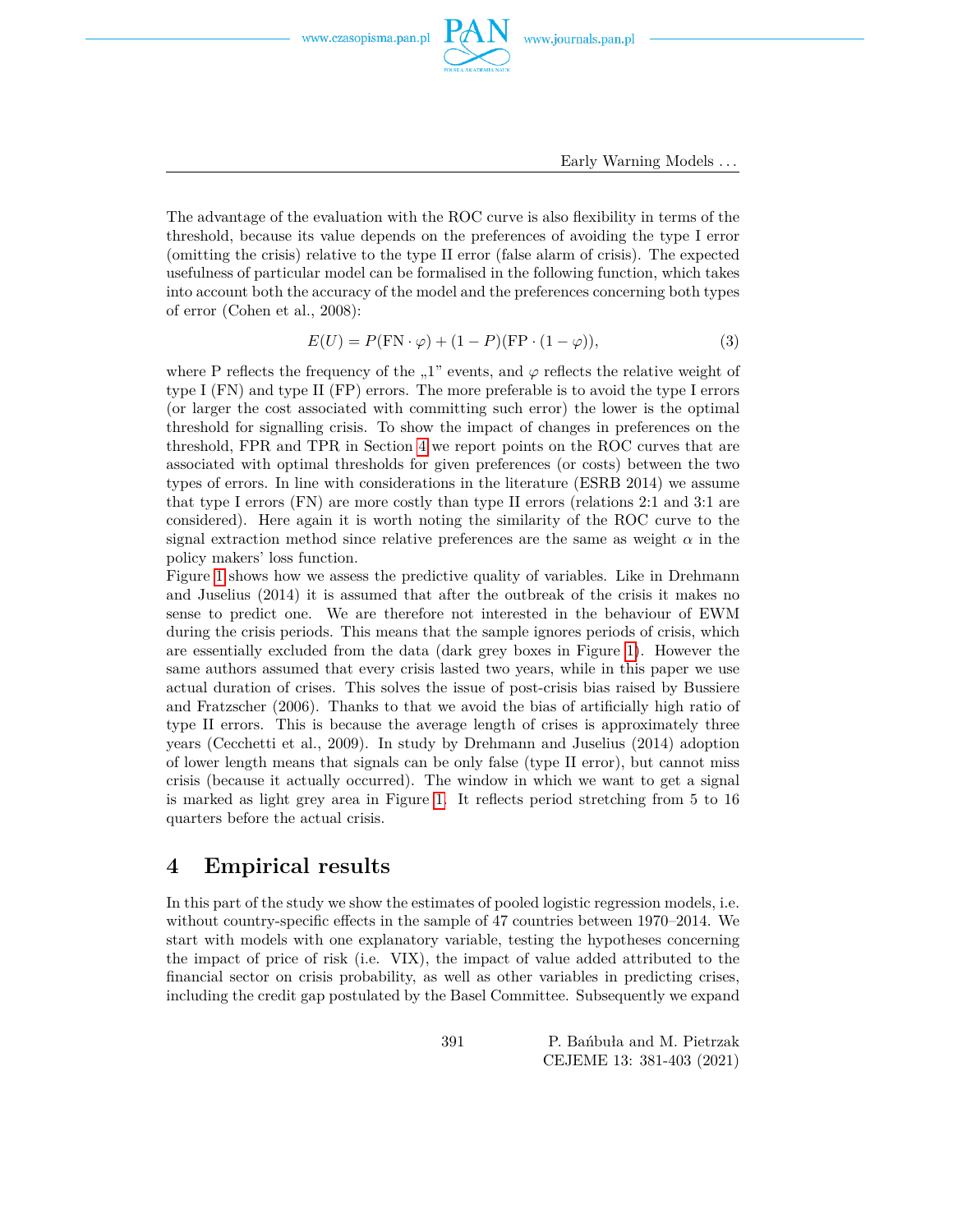



<span id="page-11-0"></span>

*Note:* Vertical axis shows hypothetical probability of crisis extracted from EWM, horizontal axis depicts timeline. Dark grey areas reflect crisis periods. Light grey bars show evaluation periods, where EWM should generate signal of crisis, i.e. in advance of crisis. The gap between the two reflects the fact that signal are expected to be generated not just before the crisis, but at least 6 quarters ahead.

the number of explanatory variables and analyse how the augmented information set impacts the performance of early warning models.

### **4.1 Models with one explanatory variable – VIX, value added of the financial sector and other**

The results for models with one variable are presented in Table [3.](#page-14-0) Each of these models is estimated in a sample with at least five crisis periods. It is especially important when we want to gauge stability of signals, since stability is checked by estimation of models in a pre-GFC sample and evaluation of signals it issues in a post-GFC sample. In Appendix [A](#page-22-0) we report summary of the best models.

The greatest usefulness in terms of accurate signals of crises is featured by VIX, whose AUROC is 0.75. This means that 75% of signals from the model correctly identify future state (crisis or no crisis). Importantly, the lower the VIX, the higher the probability of crisis 6–16 quarters ahead. It may be surprising that the VIX, which reflects the implied volatility of short-term options, does contain information on crisis probabilities many quarters ahead. To understand this, it should be noted that the term structure of option prices, i.e. the implied volatility of short- and long-term options, has an important common component, which implies that shifts of the structure of the implied volatility are predominantly parallel (Cont, Da Fonseca, 2002). This explains why VIX, i.e. a variable related to short-term future, can have an information concerning more distant one, as implied volatility of longer-term option can be expected to move largely together with short-term implied volatility reflected in VIX. Moreover, the autocorrelation of this common factor is substantial, which further implies that VIX has a tendency to remain in regions of low and high volatility – a phenomenon well-known in financial markets literature. Low volatility

P. Bańbuła and M. Pietrzak CEJEME 13: 381-403 (2021)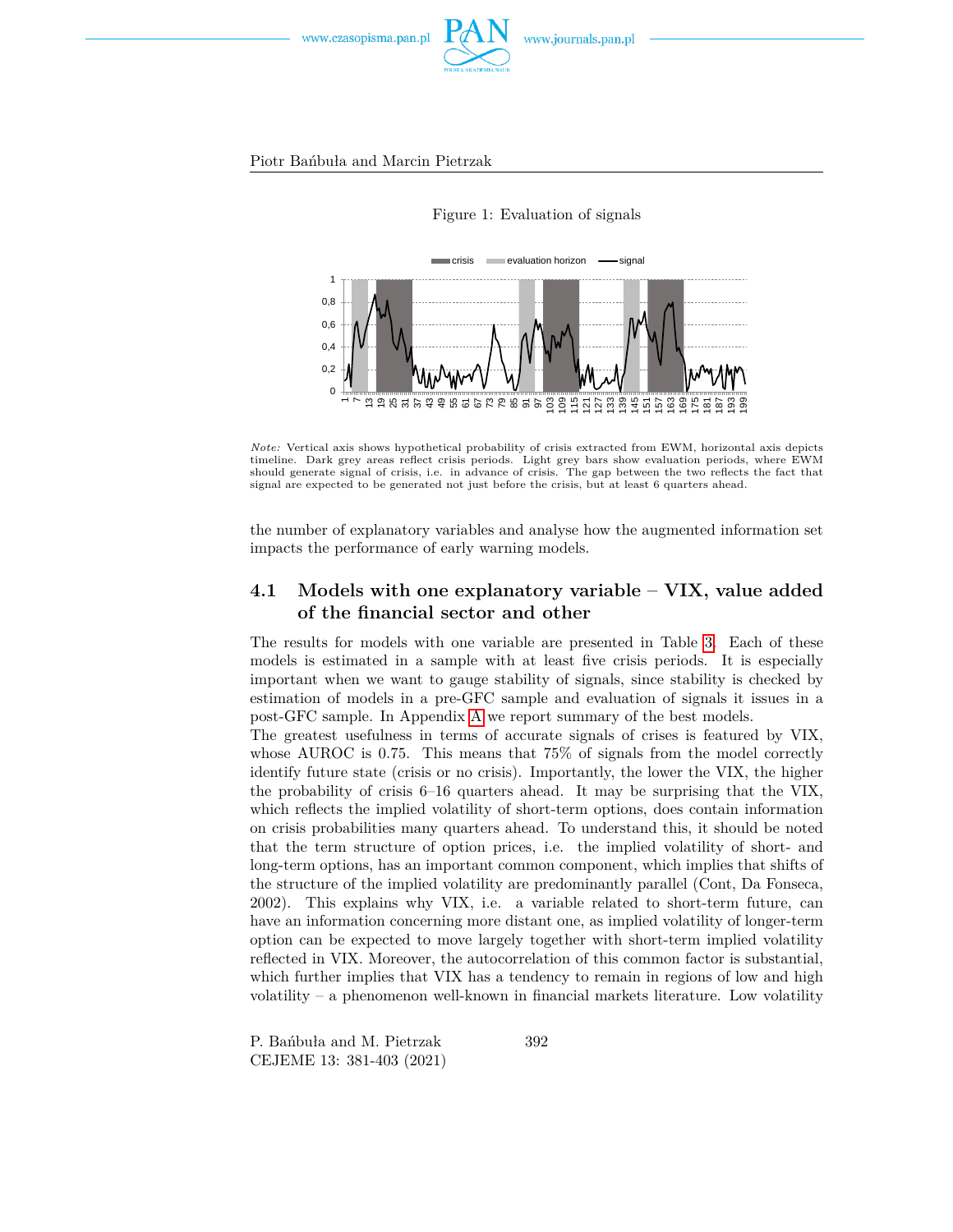

Early Warning Models *. . .*

periods tend to be persistent, as well as high-volatility ones. This and the fact the low readings of VIX tend to proceed crises is therefore in line with the hypothesis that stability (i.e. low volatility) leads to instability.

Particularly high growth in the value added of the financial sector over the 4-year period also has high signalling properties – similar to the growth of credit over the same horizon. This is in line with proposition that what we measure as value added may at time reflect excessive risk-taking in the financial sector. It turns out that high growth in this indicator and deviations from long-term averages are a harbinger of trouble.

Similarly good signal are generated by growth in credit, i.e. 4-year credit growth rate. Debt Service Ratio and credit gap, which according to the previous studies have the highest values of AUROC. While these variables are still among the most useful, contrary to the results in the literature, they are no longer the most accurate. Explanation of these results is twofold. Firstly, we take into account the greatest number of countries analysed so far. Most of the studies from Section [2](#page-2-0) are related to the euro zone countries or the European Union member states. This fact is likely to facilitate getting high values of AUROC (due to the greater homogeneity of countries). The second factor is the specification of models, which does not include countryspecific fixed effects which as mentioned earlier, increase AUROC. This is confirmed by the AUROC level of DSR and credit gap – in the sample that contains only the EU countries and for models including fixed effects – which amounts respectively to 0.929 and 0.818.

It is noteworthy that threshold of 2:1 yields low or even zero levels of True Positive Rate. It means that the ROC curve is relatively flat near the origin (0,0) and one needs to substantially change preferences or relative costs to reach the tangent point with the non-zero FPR and TPR. In the case of 3:1 preferences in most cases we observe a significant drop in the threshold probability (which generates signal of crisis). In addition, both FPR and TPR increase but due to the fact that the models contain only one variable and have lower AUROC than models with several variables, the increase of both ratios is similar. It is worth noting that for most models probability threshold above which alarms is generated ranges from 20 to 40%.

#### **4.2 Stability of signals accuracy**

Since models in question are designed to predict banking crises it is not only crucial to achieve high accuracy but also its stability across the time. Since we have dozen of crises in the sample it is intuitive that they are not homogenous – this is because they have different origins. Are EWM able to issue signals correctly throughout the time? So far we discussed results for the full sample however such approach has pros and cons. With regard to the latter the main disadvantage is that the biggest fraction of crises is connected with the last financial crisis. Consequently, this results in bias of model towards correct identification of crises that have similar origins like the last one. This, in turn, increases significance of global factors (VIX) or variables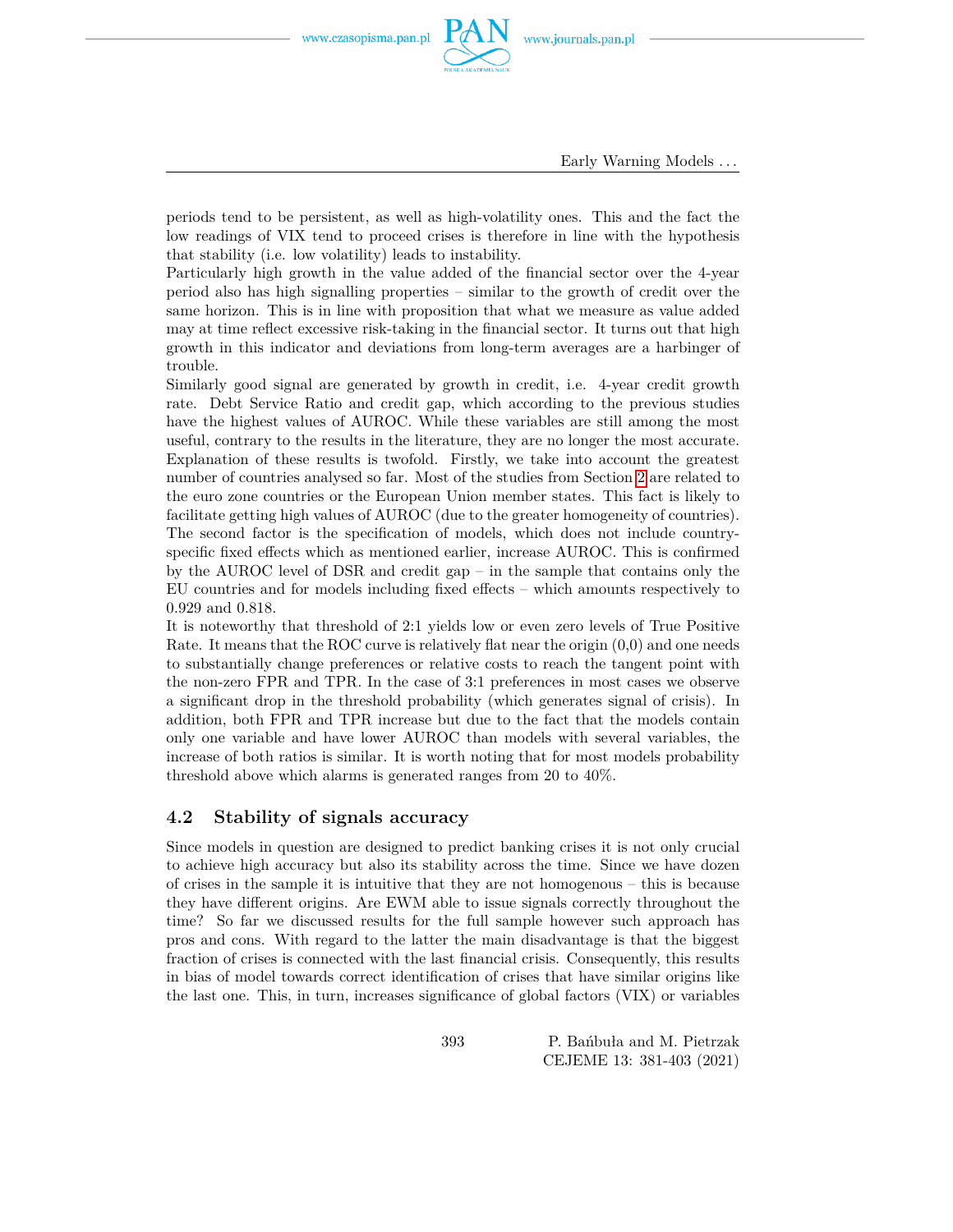

Piotr Bańbuła and Marcin Pietrzak

that have common component related to financial market. Stability of accuracy may be tested by evaluation (via ROC curve) of signals issued in 2007–2014 by models that are estimated in pre-crisis sample (i.e. 1970–2006). If variables have the same predictive quality regardless of type of crisis, their models should generate equally useful signals in pre-crisis sample as well as in out-of-sample exercise. As mentioned in Section [3](#page-4-0) AUROC equal to 0.5 means that signals are non-informative. Their accuracy is the same as of signals generated by Bernoulli distribution with probability  $p = (1 - p) = 1/2$ . The upper confidence interval for such AUROC value is 0.55. Variables that exceed this value are considered as useful, that is, as those that give additional information. This criterion is used to identify the variables characterized by the stability of accuracy. It is assumed that the accuracy of signals is stable when in full, pre-crisis sample and out-of-sample exercise AUROC is significantly higher than 0.5. Thanks to that we filter out variables that are either non-informative or their interpretation changes with time. Criteria set out above are met by fourteen variables. If we use more stringent criterion – AUROC significantly higher than 0.5 in both full and pre-crisis sample – we end up with only five variables generating stable signals.

Results of stability check can be found in the last two columns of Table [3.](#page-14-0) In column 'AUROC after 2006' we report accuracy of signals issued by models that are estimated in pre-crisis sample. High value of AUROC means that given variable is useful predictor of banking crises in period 1970–2006. Last column of Table [3](#page-14-0) informs how accurate are signals that are issued by those models in period 2007–2014.

Even though in shorter, pre-crisis sample models generate equally accurate signals as in full sample, in case of out-of-sample exercise for some variables signals are statistically worse than in case of full of shorter sample. These variables are VIX, level and growth rate of betas, volatility of banking sector index and relative volatility of banking sector index. Thus, usefulness of VIX is to some extent statistical artefact connected with the global nature of the last crisis that occurred in more than thirty countries in sample. Nonetheless VIX still issues quite accurate signals. Furthermore VIX meet criteria set before, hence it is considered in the next stage.

#### **4.3 Models with credit gap and three explanatory variables**

In this step we estimate models with credit gap and three explanatory variables (see Table [4\)](#page-15-0). Even though we analysed models with two and three explanatory variables we do not report them. Justification for that is following: models with two variables are better than models with one variable, however their signals are less accurate than signals that are produced by models with three variables. The problem with three variables, however, is that the credit gap (computed according to Basel III) very rarely

P. Bańbuła and M. Pietrzak CEJEME 13: 381-403 (2021)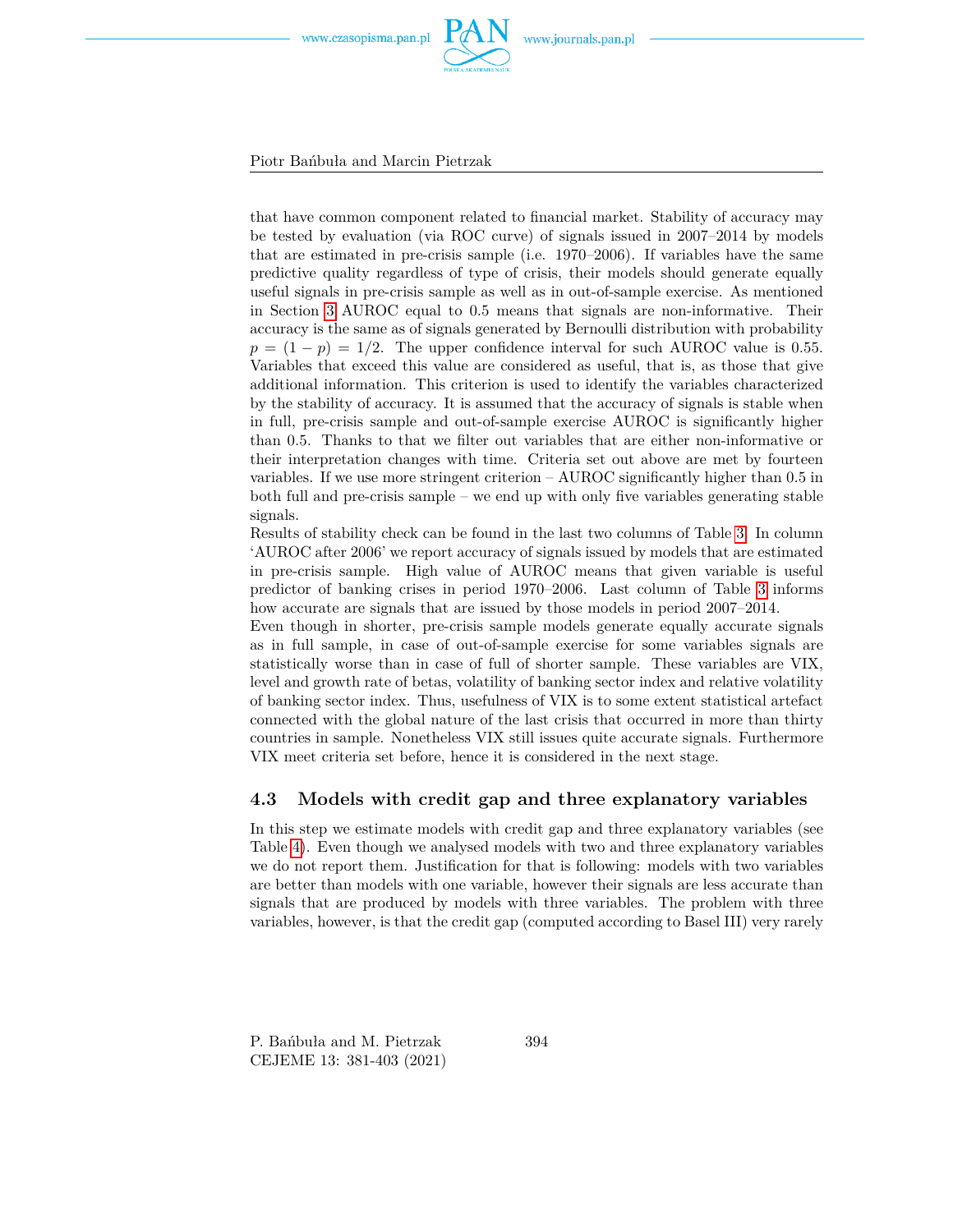Table 3: Models with one variable

<span id="page-14-0"></span>

| Variable                  |            |      | AUC Conf. interval 2:1 |      |                  | FPR TPR          | 3:1  |                  |                  | FPR TPR Crises | <b>AUC</b><br>2006 | <b>AUC</b><br>after<br>2006 |
|---------------------------|------------|------|------------------------|------|------------------|------------------|------|------------------|------------------|----------------|--------------------|-----------------------------|
| <b>VIX</b>                | 0.75       | 0.72 | 0.77                   | 0.29 | 0.01             | 0.04             | 0.23 | 0.12             | 0.35             | 433            | 0.75               | 0.67                        |
| Credit $(16)$             | 0.73       | 0.71 | 0.76                   | 0.51 | $\overline{0}$   | $\overline{0}$   | 0.23 | 0.07             | 0.23             | 406            | 0.71               | 0.85                        |
| Credit to<br>HH(12)       | 0.69       | 0.67 | 0.72                   | 0.53 | $\mathbf{0}$     | $\overline{0}$   | 0.19 | 0.12             | 0.34             | 319            | 0.66               | 0.77                        |
| VA $(16)$                 | 0.67       | 0.63 | 0.71                   | 0.4  | $\overline{0}$   | $\overline{0}$   | 0.21 | 0.11             | 0.27             | 168            | 0.69               | 0.63                        |
| $VA$ (gap)                | 0.65       | 0.61 | 0.68                   | 0.42 | $\overline{0}$   | $\overline{0}$   | 0.42 | $\mathbf{0}$     | $\overline{0}$   | 199            | 0.64               | 0.7                         |
| <b>VA</b>                 | 0.64       | 0.6  | 0.68                   | 0.25 | 0.01             | 0.05             | 0.25 | 0.01             | 0.05             | 199            | 0.67               | 0.68                        |
| PtI $(16)$                | 0.64       | 0.61 | 0.67                   | 0.22 | 0.06             | 0.2              | 0.21 | 0.08             | 0.27             | 324            | 0.64               | 0.64                        |
| GDP(12)                   | 0.63       | 0.6  | 0.66                   | 0.39 | $\mathbf{0}$     | $\boldsymbol{0}$ | 0.39 | $\mathbf{0}$     | $\mathbf{0}$     | 331            | 0.57               | 0.78                        |
| $PtI$ (gap)               | 0.63       | 0.6  | 0.66                   | 0.28 | 0                | 0.02             | 0.22 | 0.04             | 0.12             | 336            | 0.62               | 0.72                        |
| Credit gap<br>(Basel III) | 0.63       | 0.59 | 0.66                   | 0.32 | $\mathbf{0}$     | $\boldsymbol{0}$ | 0.21 | 0.03             | 0.09             | 316            | 0.64               | 0.62                        |
| DSR(4)                    | 0.61       | 0.58 | 0.64                   | 0.36 | 0                | 0                | 0.36 | $\boldsymbol{0}$ | 0                | 282            | 0.59               | 0.73                        |
| Betas (gap)               | 0.58       | 0.54 | 0.61                   | 0.57 | $\overline{0}$   | $\overline{0}$   | 0.32 | $\overline{0}$   | $\overline{0}$   | 244            | 0.58               | 0.58                        |
| Betas $(16)$              | 0.58       | 0.53 | 0.61                   | 0.32 | $\mathbf{0}$     | $\overline{0}$   | 0.22 | 0.01             | 0.02             | 208            | 0.6                | 0.45                        |
| Rel. volatility<br>(16)   | 0.57       | 0.53 | 0.61                   | 0.28 | $\overline{0}$   | $\boldsymbol{0}$ | 0.28 | $\overline{0}$   | $\overline{0}$   | 213            | 0.6                | 0.52                        |
| Rel. volatility<br>(gap)  | 0.56       | 0.52 | 0.6                    | 0.28 | $\mathbf{0}$     | $\boldsymbol{0}$ | 0.28 | $\boldsymbol{0}$ | $\boldsymbol{0}$ | 257            | 0.56               | 0.59                        |
| DSR (gap)                 | 0.54       | 0.51 | 0.56                   | 0.13 | $\mathbf{0}$     | 0.01             | 0.13 | 0                | 0.01             | 300            | 0.53               | 0.68                        |
| Volatility                | 0.53       | 0.49 | 0.56                   | 0.17 | $\mathbf{0}$     | $\overline{0}$   | 0.17 | 0                | $\overline{0}$   | 244            | 0.51               | 0.32                        |
| Volatility (gap)          | 0.53       | 0.49 | 0.56                   | 0.14 | $\overline{0}$   | $\overline{0}$   | 0.14 | $\boldsymbol{0}$ | $\mathbf{0}$     | 244            | 0.53               | 0.56                        |
| Volatility (12)           | 0.52       | 0.48 | 0.56                   | 0.19 | $\mathbf{0}$     | $\boldsymbol{0}$ | 0.19 | $\boldsymbol{0}$ | $\mathbf{0}$     | 217            | 0.54               | 0.45                        |
| TED spread<br>(gap)       | 0.52       | 0.48 | 0.56                   | 0.34 | $\boldsymbol{0}$ | 0.01             | 0.27 | $\boldsymbol{0}$ | 0.02             | 219            | 0.53               | 0.51                        |
| <b>Betas</b>              | 0.52       | 0.48 | 0.55                   | 0.16 | $\overline{0}$   | $\overline{0}$   | 0.16 | $\boldsymbol{0}$ | $\overline{0}$   | 244            | 0.57               | 0.35                        |
| TED spread (4)            | $\rm 0.52$ | 0.48 | 0.55                   | 0.22 | $\mathbf{0}$     | $\mathbf{0}$     | 0.22 | 0                | $\overline{0}$   | 208            | 0.51               | 0.57                        |
| Rel. volatility           | 0.51       | 0.48 | 0.54                   | 0.16 | $\mathbf{0}$     | $\overline{0}$   | 0.16 | $\boldsymbol{0}$ | $\overline{0}$   | 257            | 0.54               | 0.36                        |
| TED spread                | 0.49       | 0.46 | 0.53                   | 0.17 | $\mathbf{0}$     | $\overline{0}$   | 0.17 | $\boldsymbol{0}$ | $\mathbf{0}$     | 224            | 0.51               | 0.42                        |

*Note:* Numbers in parentheses indicate growth rate of variable compared with the analogous k-th quarter before. AUC - area under the ROC curve; percentile bootstrap confidence intervals (1,000 repetitions). 2:1 - probability threshold alarming about the crisis and FPR and TPR assuming that the cost of missing a crisis is two times higher than unnecessary alarm of crisis. 3:1 - probability threshold alarming assuming that the cost of missing a crisis is three times higher than unnecessary alarm of crisis. Crises – number of quarters with crises in the sample. AUC 2006 – AUC of signals issued in sample 1970–2006 by models estimated in sample 1970–2006 (i.e. 6 quarters before the start of GFC). AUC after 2006 – AUC of signals issued in sample 2007–2014 by models estimated in sample 1970–2006.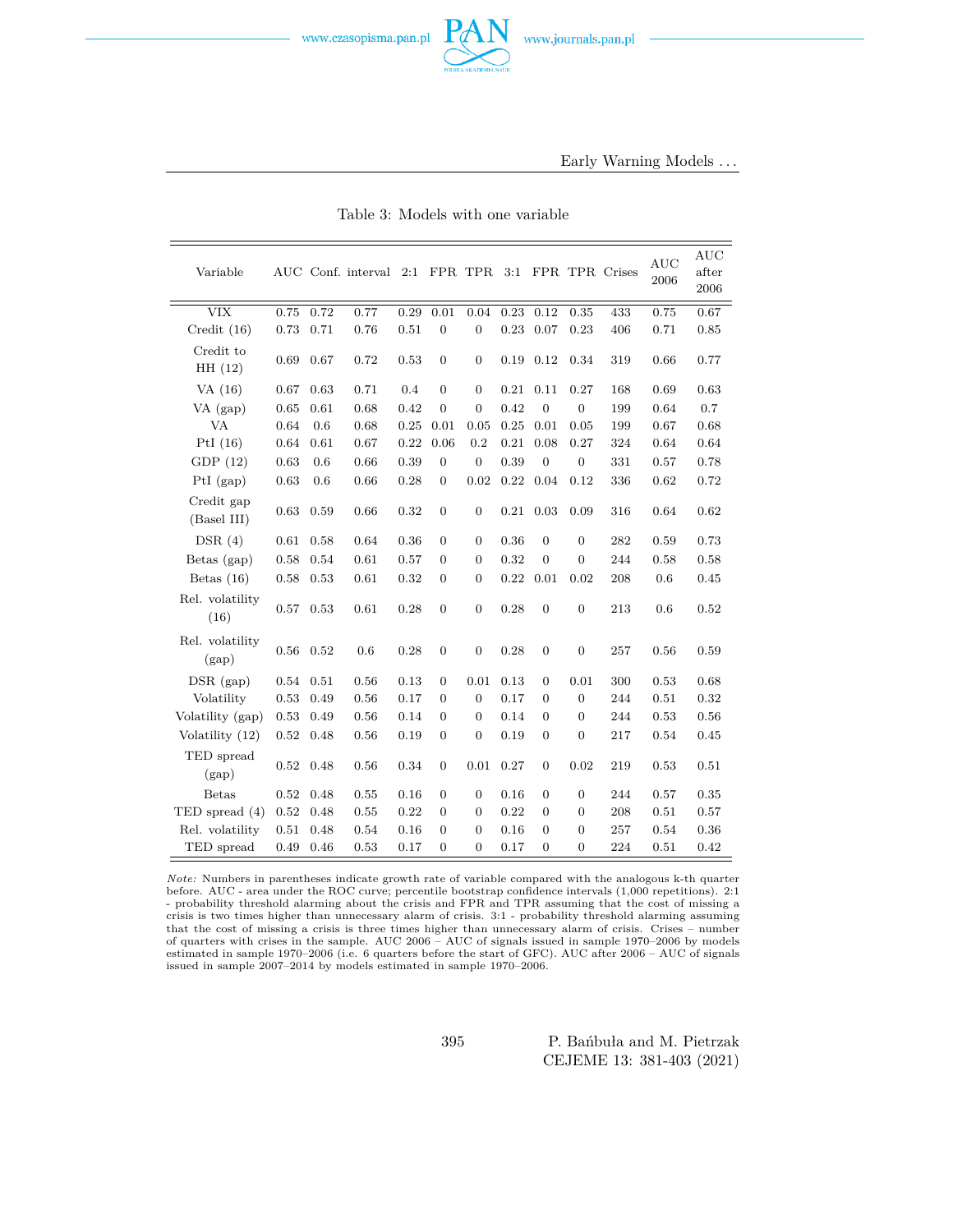

<span id="page-15-0"></span>Piotr Bańbuła and Marcin Pietrzak

|                                                          |      |               | AUC Conf. interval 2:1 FPR TPR 3:1 FPR TPR Crises         |      |                  |                                           |                      |                  |                 |
|----------------------------------------------------------|------|---------------|-----------------------------------------------------------|------|------------------|-------------------------------------------|----------------------|------------------|-----------------|
| Credit gap (Basel III), DSR (4), PtI (16) & VIX          |      |               | $0.92$ $0.88$ $0.3$ $0.3$ $0.76$ $0.3$ $0.1$ $0.76$ $156$ |      |                  |                                           |                      |                  |                 |
| Credit gap (Basel III), Betas (gap), DSR (4) & VIX       |      | $0.92 \ 0.88$ | 0.95                                                      |      |                  | $0.36$ $0.07$ $0.68$ $0.28$ $0.11$        |                      | 0.79             | $\overline{21}$ |
| Credit gap (Basel III), PtI (gap), DSR (4) & VIX         | 0.92 | 0.88          | 0.95                                                      |      |                  | $0.3$ 0.09 0.76 0.3 0.09                  |                      | 0.76             | 156             |
| Credit gap (Basel III), VA (gap), DSR (4) & VIX          | 0.92 | 0.88          | 0.95                                                      | 0.28 | $\overline{0.1}$ | 0.75                                      | $0.27$ $0.11$        | 0.76             | 96              |
| Credit gap (Basel III), VA, DSR (4) & VIX                |      | 0.91 0.87     | 0.94                                                      |      | $0.37$ $0.07$    | 0.63                                      | 0.22 0.14            | $\overline{0.8}$ | $\frac{6}{2}$   |
| Credit gap (Basel III), VA (16), DSR (4) & VIX           | 0.91 | 0.87          | 0.94                                                      |      |                  | $0.34$ $0.09$ 0.68                        | $0.24$ $0.15$        | 0.79             | $\overline{96}$ |
| Credit gap (Basel III), Credit to HH (12), DSR (4) & VIX |      | $0.9 \t0.85$  | 0.93                                                      |      | $0.26$ $0.11$    |                                           | $0.72$ $0.26$ $0.11$ | 0.72             | 55              |
| Credit gap (Basel III), DSR (4), Credit (16) & VIX       |      | $0.89$ 0.85   | 0.92                                                      |      |                  | $0.32$ $0.06$ $0.47$ $0.19$ $0.14$ $0.77$ |                      |                  | 178             |

P. Bańbuła and M. Pietrzak CEJEME 13: 381-403 (2021)

396

 $P_d$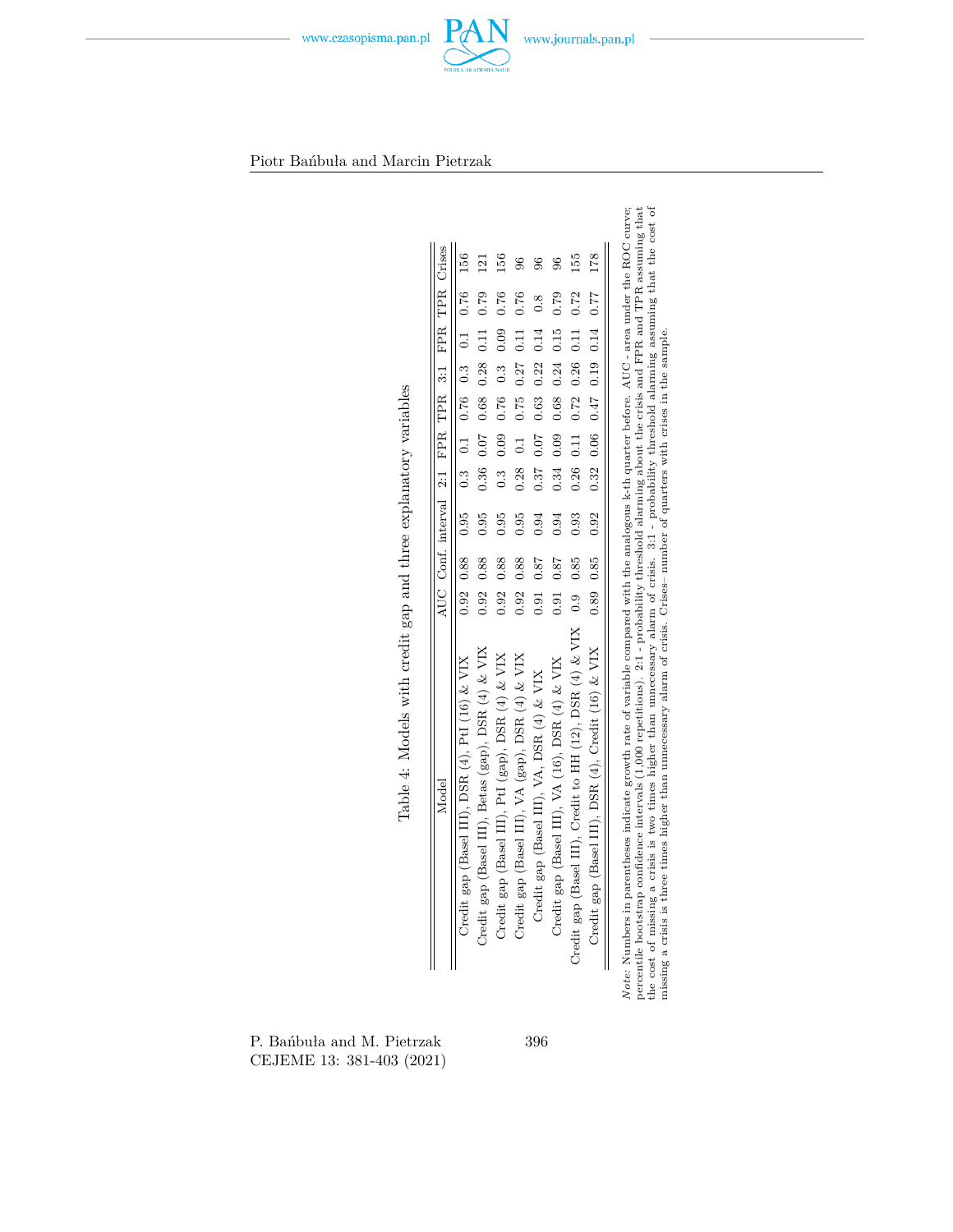

Early Warning Models *. . .*

<span id="page-16-0"></span>

| Model                                                          |            |      | AUC Conf. interval 2:1 FPR TPR 3:1 FPR TPR Crises                    |      |                                           |  |      |     |
|----------------------------------------------------------------|------------|------|----------------------------------------------------------------------|------|-------------------------------------------|--|------|-----|
| Credit gap (Basel III), PtI (gap), VA (16) & DSR (4)           |            |      | $0.86$ $0.82$ $0.89$ $0.27$ $0.14$ $0.75$ $0.27$ $0.14$ $0.75$ $120$ |      |                                           |  |      |     |
| Credit gap (Basel III), VA (16), DSR (4) & PtI (16)            | $0.84$ 0.8 |      | 0.87                                                                 |      | $0.31$ $0.11$ $0.64$ $0.31$ $0.11$ $0.65$ |  |      | 96  |
| Credit gap (Basel III), VA, PtI (gap) & Credit (16)            | 0.83       | 0.78 | 0.86                                                                 | 0.32 | $0.09$ $0.51$ $0.22$ $0.18$               |  | 0.72 | 134 |
| Credit gap (Basel III), VA, PtI (gap) & VA (16)                | 0.82       | 0.78 | 0.86                                                                 |      | $0.4$ 0.03 0.4 0.21 0.21                  |  | 0.75 | 134 |
| Credit gap (Basel III), VA, PtI (gap) & GDP (12)               | 0.82       | 0.78 | 0.85                                                                 | 0.26 | $0.12$ $0.57$ $0.23$ $0.15$ $0.66$        |  |      | 134 |
| Credit gap (Basel III), VA, PtI (gap) & Credit to HH (12) 0.82 |            | 0.77 | 0.86                                                                 |      | $0.26$ $0.14$ $0.63$ $0.23$ $0.17$ $0.7$  |  |      | 134 |
| Credit gap (Basel III), VA, PtI (gap) & VA (gap)               |            |      | $0.82$ $0.78$ $0.85$ $0.25$ $0.14$ $0.61$ $0.25$ $0.14$ $0.61$       |      |                                           |  |      | 134 |

| 397 | P. Banbula and M. Pietrzak |
|-----|----------------------------|
|     | CEJEME 13: 381-403 (2021)  |

Table 5: Models with credit gap domestic explanatory variables (no  ${\rm VIX})$ Table 5: Models with credit gap domestic explanatory variables (no VIX)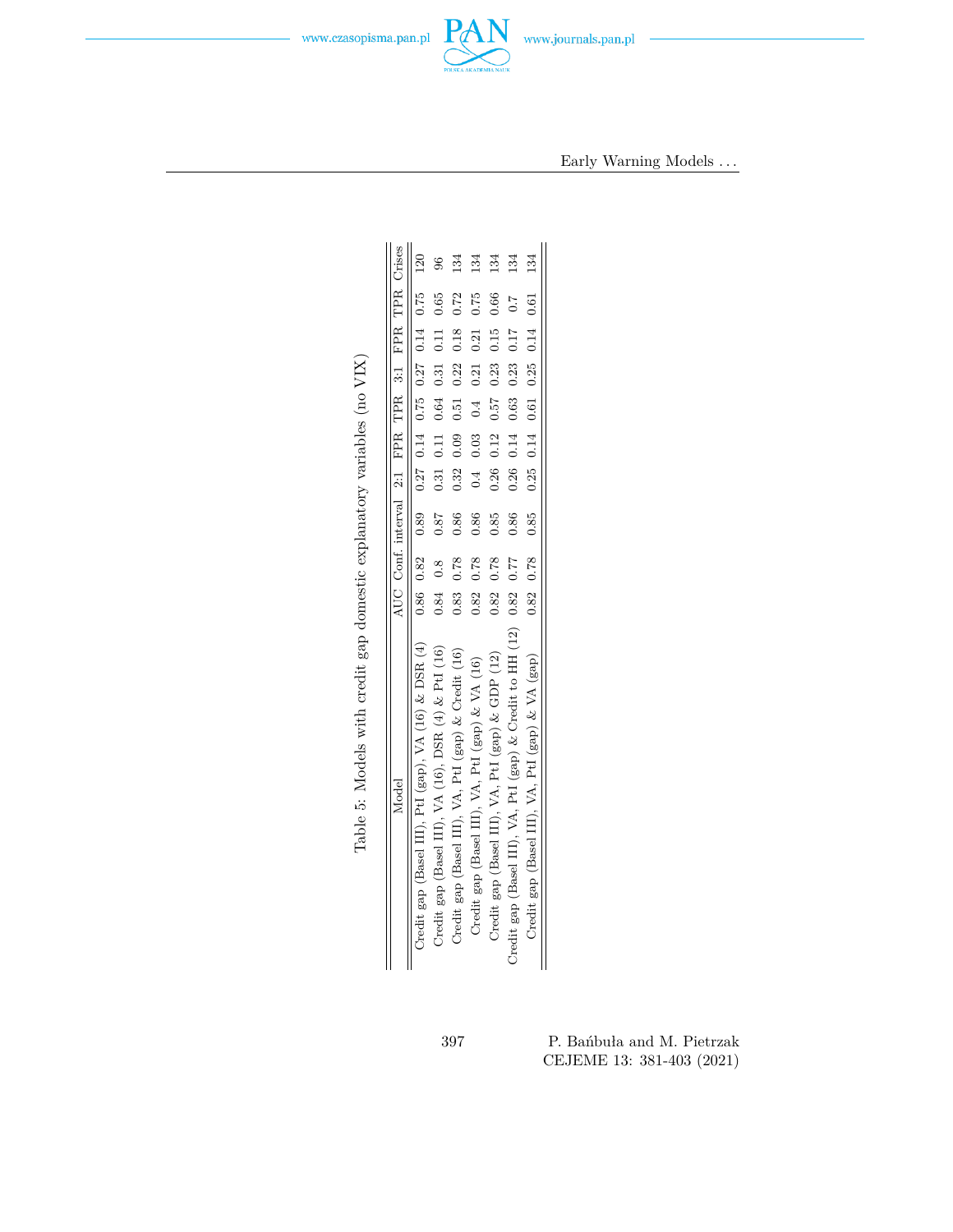

Piotr Bańbuła and Marcin Pietrzak

enters most accurate early warning models. However, accordingly to ESRB Recommendation (2014) credit gap has to be incorporated into the model. To comply with this, we included credit gap in each model and then added one, two and three additional explanatory variables. Finally we end up with models of four variables in total, which were statistically better than models comprising lower number of variables. Furthermore early warning models with five variables were not statistically more accurate than model with four variables. Below we report results concerning these models.

In case of early warning models with credit gap and three explanatory variables we see that all these models include VIX. Each of these models is statistically more useful than the model based solely on VIX and eight models with the highest AUROC do not differ significantly from each other in terms of signals accuracy (all these models are reported in Table [4\)](#page-15-0). For given preferences of avoiding type I and type II errors we observe lower variation in the probability thresholds that inform about crises compared with the case of models with just one variable – model thresholds generally range between 20 to 30%. Additionally we do not only observe increase in overall quality of the models but also there is improvement in terms of lower instances when a crisis is missed – i.e. TPR ranges between 50 to  $70\%$ . As a result simultaneous use of more than one variable in the model does not only increase overall accuracy, but crucially substantially increases TPR with only very mild increases in FPR.

Do models containing only domestic variables performed worse than models containing both domestic and global variables, i.e. VIX? We test this proposition by comparing the quality of the signals extracted from best-performing models across two approaches. In Table [5](#page-16-0) we report accuracy of signals issued by models that account for domestic factors, hence they do not include VIX. Difference between best model with VIX and two best models without VIX presented in Table [5](#page-16-0) are not statistically significant. Thus, much of the information concerning crisis probability can be extracted from the combination of domestic factors, even though VIX tends to have best accuracy on its own.

Summing up, our results show that it is possible to obtain Early Warning Models that issue signals with accuracy exceeding 90% without using country-specific fixed effects. Though these effects would further increase AUC they are not useful for countries that have not experienced any crisis, while models used in this study provide useful policy tools for both crisis and non-crisis countries. Inclusion of VIX in models (a proxy for global factors) is beneficial, however using data that reflects primarily domestic situation still allows for high precision in issuing alarms.

### **5 Conclusions**

The main goal of our study was threefold. First, we wanted to assess whether stability (i.e. low volatility) leads to instability and if this is a global, rather than a local phenomenon. We confirm that this is indeed the case. Previous studies have

P. Bańbuła and M. Pietrzak CEJEME 13: 381-403 (2021)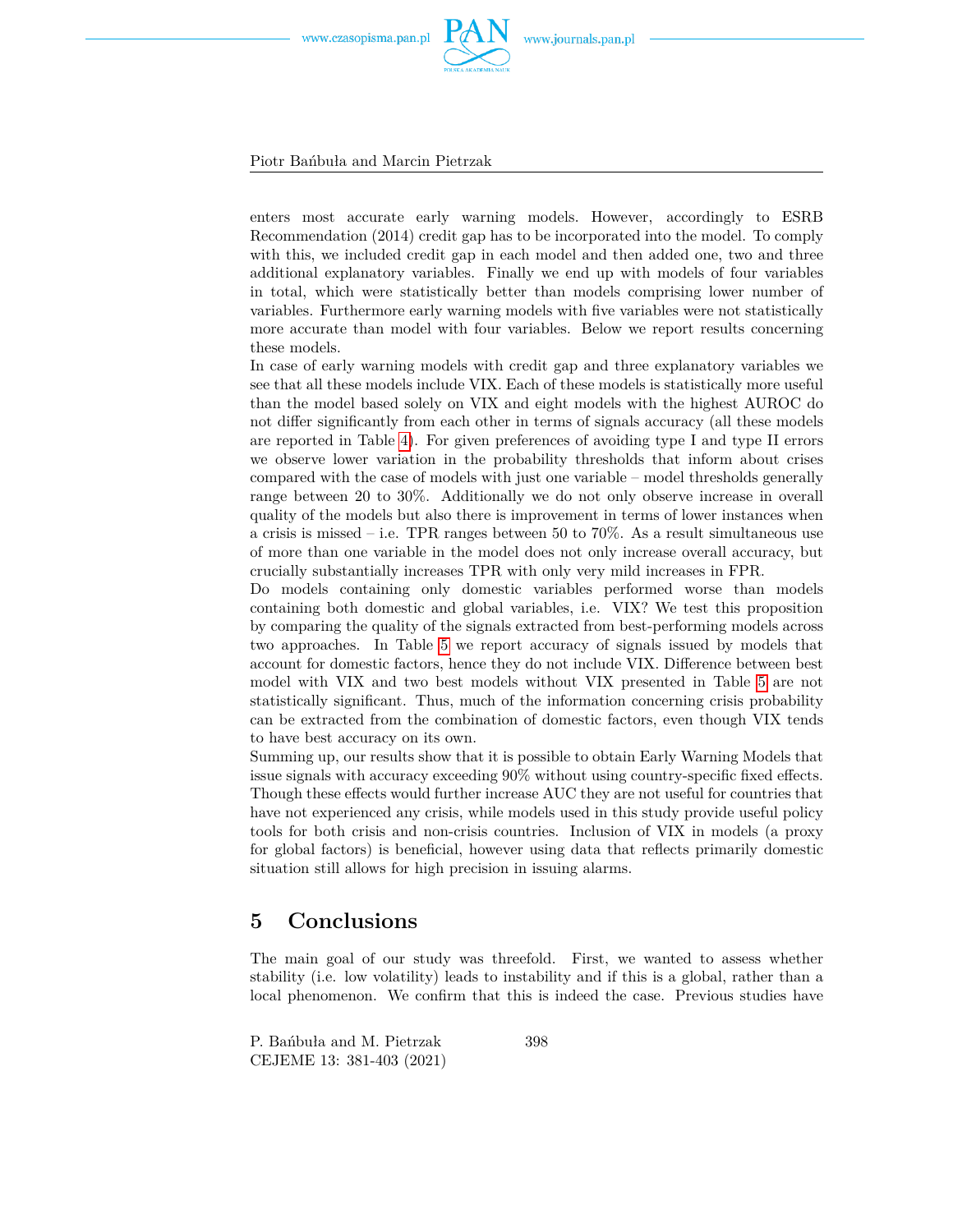

Early Warning Models *. . .*

shown that low volatility of the stock market returns have strong signalling properties concerning future crisis. We extend these result, by showing that this is not necessarily a domestic factor at play, but a global risk premia, which we proxy with VIX. Second, following the debate on the impact of finance on growth, we tested the hypothesis whether high contribution of the financial sector to the value added may reflect too much finance and too much risk taking, rather than genuine improvements to welfare. It turns out that high growth in the contribution of the financial sector to GDP over 4-year horizon has strong signalling properties, comparable with credit growth and better than the credit gap. We also analysed dozens of indicators for nearly fifty countries and examined the stability of signals they issue. As in previous studies credit and property prices feature the highest predictive quality of signals. We did not include country-specific fixed effects in model, nonetheless we implicitly took into account heterogeneity among countries. The results prove that it is possible to calibrate the build-up phase fairly reliably and such signals turn out to be quite stable. We document that models including multiple variables outclass models with single variables. Augmenting models from one to four explanatory variables allows to greatly improve the quality of signals, and reach probability of correct signal extraction in excess of 0.9. Adding more variables does not improves signals further.

### **Acknowledgements**

We would like to thank Martin O'Brien, Mateusz Pipień, Dobromił Serwa, Piotr Wdowiński and two anonymous referees, as well as participants of the NBP seminar, 36th International Symposium on Forecasting in Santander and 2nd Policy Research Conference of the ECBN in Ljubljana for comments and suggestions on earlier version of the paper. All remaining errors are our own. Any views expressed are those of the authors and do not necessarily reflect the views of institutions they are affiliated with.

### **References**

- [1] Alessandri P., Bologna P., Fiori R., Sette E., (2015), A note on the implementation of the countercyclical capital buffer in Italy, Bank of Italy Occasional Paper (278).
- [2] Alessi L., Detken C., (2011), Quasi real time early warning indicators for costly asset price boom/bust cycles: A role for global liquidity, *European Journal of Political Economy* 27(3), 520–533.
- [3] Alessi L., Antunes A., Babecky J., Baltussen S., Behn M., Bonfim D., Bush O., Detken C., Frost J., Guimaraes R., Havranek T., Joy M., Kauko K., Mateju J., Monteiro N., Neudorfer B., Peltonen T. A., Rusnak M., Marques Rodrigues P.,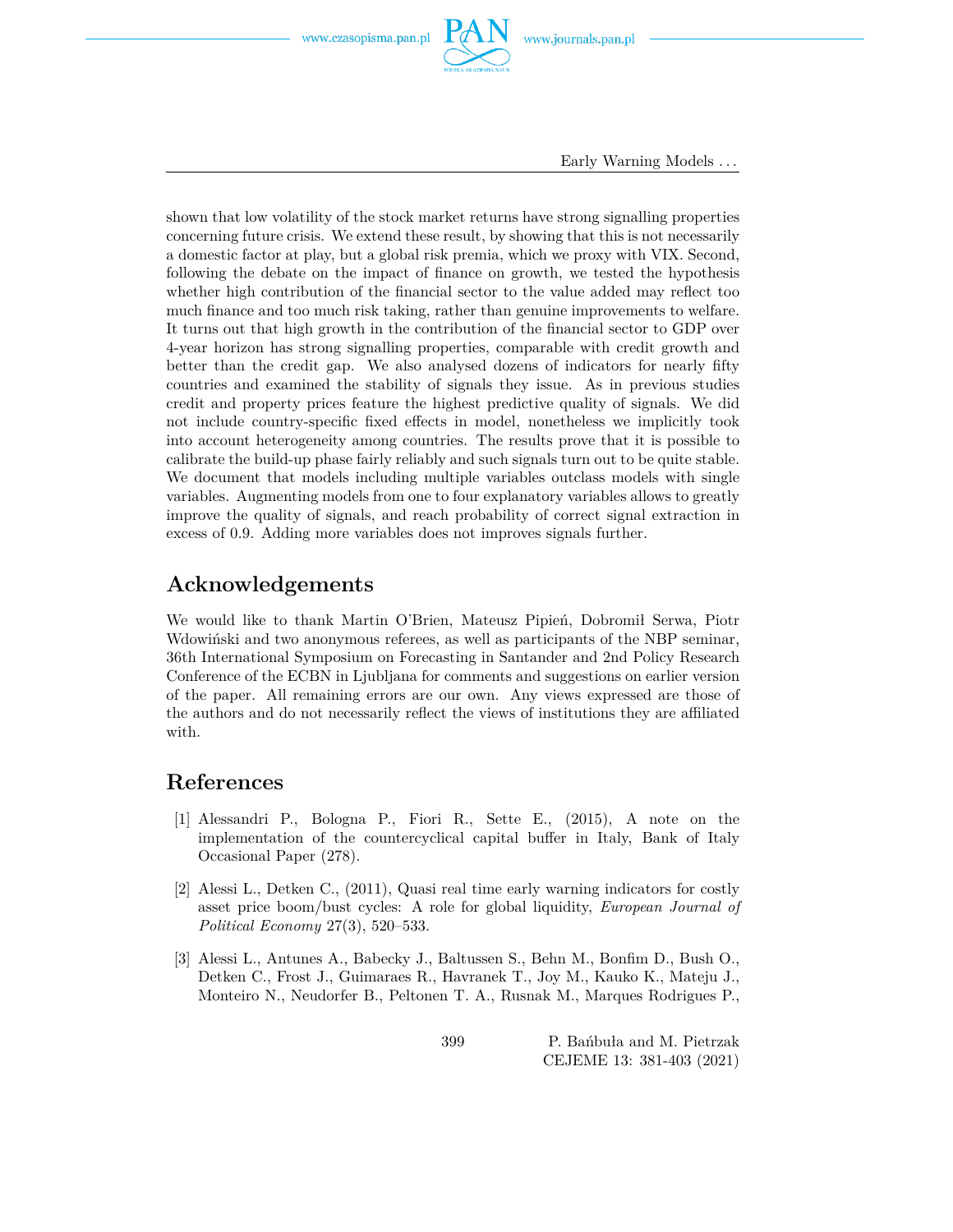



Piotr Bańbuła and Marcin Pietrzak

Schudel W., Sigmund M., Stremmel H., Smidkova K., van Tilburg R., Vasicek B., Zigraiova D., (2015), Comparing Different Early Warning Systems: Results from a Horse Race Competition Among Members of the Macro-Prudential Research Network (February 1, 2015), DOI: 10.2139/ssrn.2566165.

- [4] Arcand J.-L., Berkes E., Panizza U., (2012), Too Much Finance?, IMF Working Paper WP12/161, June 2012.
- [5] Babecký J., Havránek T., Matějů J., Rusnák M., Šmídková K., Vašíček B., (2013), Leading indicators of crisis incidence: Evidence from developed countries, *Journal of International Money and Finance* 35, 1–19.
- [6] Babecký J., Havránek T., Matějů J., Rusnák M., Šmídková K., Vašíček B., (2014), Banking, debt, and currency crises in developed countries: Stylized facts and early warning indicators, *Journal of Financial Stability* 15, 1–17.
- [7] Basel Committee on Banking Supervision, Guidance for national authorities operating the countercyclical capital buffer, 2010, Basel, Switzerland.
- [8] Behn M., Detken C., Peltonen T. A., Schudel W., (2013), Setting countercyclical capital buffers based on early warning models: would it work?, ECB Working Paper No. 1604.
- [9] Borio C. E., Drehmann M., (2009), Assessing the risk of banking crises–revisited, BIS Quarterly Review, March.
- [10] Bush O., Guimarães R., Stremmel H., (2013), Beyond the credit gap: bank balance sheets, credit and price of risk, [in:] Comparing Different Early Warning Systems: Results from a Horse Race Competition Among Members of the Macro-Prudential Research Network, [eds.:] Alessi et al., February 1, 2015.
- [11] Bussiere M., Fratzscher M., (2006), Towards a new early warning system of financial crises, *Journal of International Money and Finance* 25(6), 953–973.
- [12] Cecchetti S. G., Kohler M., Upper C., (2009), Financial crises and economic activity (No. w15379), National Bureau of Economic Research.
- [13] Cont R., Da Fonseca J., (2002), Dynamics of implied volatility surfaces, *Quantitative Finance* 2(1), 45–60.
- [14] Davis E. P., Karim D., (2008), Comparing early warning systems for banking crises, *Journal of Financial Stability* 4(2), 89–120.
- [15] Danielsson J., Valenzuela M., Zer I., (2018), Learning from History: Volatility and Financial Crises, *The Review of Financial Studies* 31(7), 2774–2805.

P. Bańbuła and M. Pietrzak CEJEME 13: 381-403 (2021)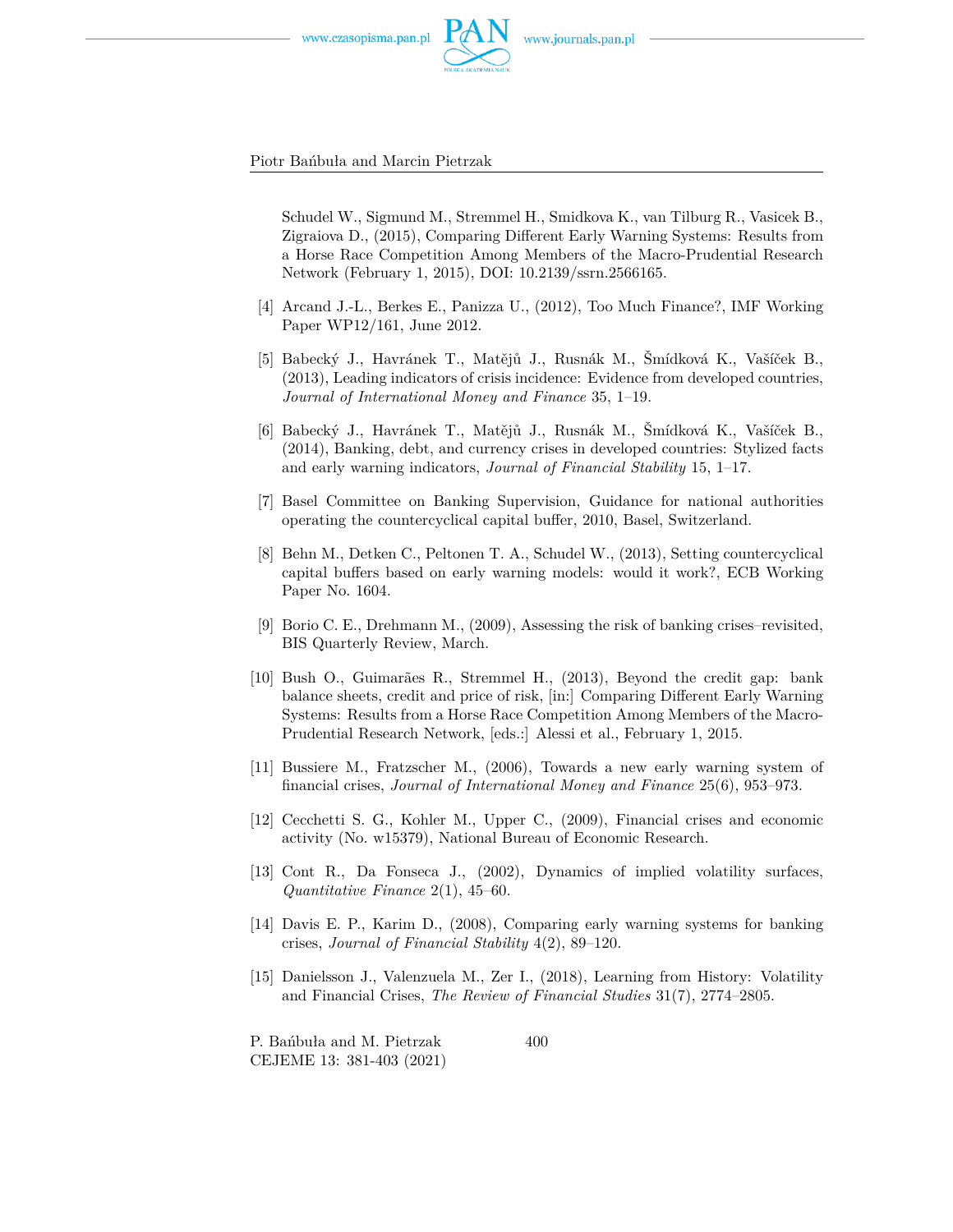

Early Warning Models *. . .*

- [16] Detken C., Weeken O., Alessi L., Bonfim D., Boucinha M. M., Castro C., Frontczak S., Giordana G., Giese J., Jahn N., Kakes J., Klaus B., Lang J. H., Puzanova N., Welz P., (2014), Operationalising the countercyclical capital buffer: indicator selection, threshold identification and calibration options, Occasional Paper Series 5, European Systemic Risk Board.
- [17] Drehmann M., Borio C., Gambacorta L., Jiménez G., Trucharte C., (2010), Countercyclical capital buffers; exploring options, BIS Working Paper No. 317.
- [18] Drehmann M., Borio C., Tsatsaronis K., (2012), Characterising the financial cycle: don't lose sight of the medium term!, BIS Working Papers No. 380.
- [19] Drehmann M., Juselius M., (2012), Do debt service costs affect macroeconomic and financial stability?, BIS Quarterly Review, September.
- [20] Drehmann M., Juselius M,., (2014), Evaluating early warning indicators of banking crises: Satisfying policy requirements, *International Journal of Forecasting* 30(3), 759–780.
- [21] ESRB, Recommendation of the European Systemic Risk Board of 18 June 2014 on guidance for setting countercyclical buffer rates, ESRB/2014/1.
- [22] Gerdrup K., Kvinlog A., Schaanning E., (2013), Key indicators for a countercyclical capital buffer in Norway–trends and uncertainty, Central Bank of Norway (Norges Bank), Staff Memo (13).
- [23] Haldane A., Brennan S., Madouros V., (2010), What is the contribution of the financial sector: Miracle or mirage?, [in:] The Future of Finance, The LSE Report, [eds.:] Turner et al., 87–120.
- [24] Hodrick R. J., Prescott E. C., (1997), Postwar US business cycles: an empirical investigation, *Journal of Money, Credit, and Banking*, 1–16.
- [25] Holopainen M., Sarlin P., (2015), Toward Robust Early-Warning Models: A Horse Race, Ensembles and Model Uncertainty, BOF Discussion Paper 06/2015, Bank of Finland.
- [26] Juks R., Melander O., (2012), Countercyclical capital buffers as a macroprudential instrument, Riksbank Studies.
- [27] Kaminsky G. L., Reinhart C. M., (1999), The twin crises: the causes of banking and balance-of-payments problems, *American Economic Review*, 473–500.
- [28] Lainà P., Nyholm J., Sarlin P., (2015), Leading indicators of systemic banking crises: Finland in a panel of EU countries, *Review of Financial Economics* 24, 18–35.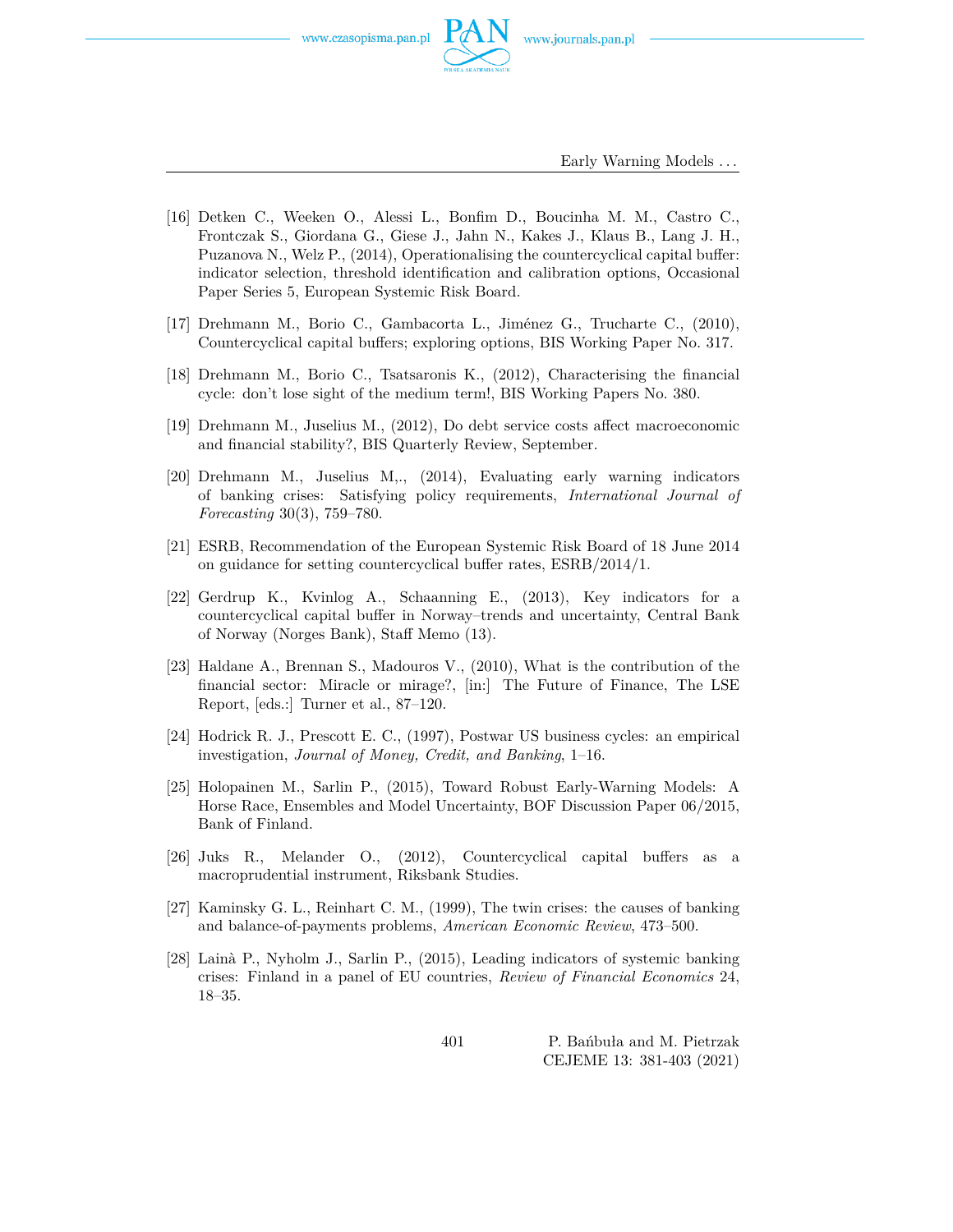



Piotr Bańbuła and Marcin Pietrzak

- [29] Lang J. H., Peltonen T. A., Sarlin P., (2018), A framework for early-warning modeling with an application to banks, ECB Working Paper No. 2182, October 2018.
- [30] Levine R., (2005), Finance and growth: Theory and evidence, [in:] Handbook of Economic Growth, Vol. 1, [eds.:] P. Aghion, S. Durlauf, Elsevier, chapter 12, 865–34.
- [31] Lo Duca M., Peltonen T. A., (2013), Assessing systemic risks and predicting systemic events, *Journal of Banking & Finance* 37(7), 2183–2195.
- [32] Maravall A., Del Río A., (2001), Time aggregation and the Hodrick-Prescott filter (No. 0108), Banco de España.
- [33] Minsky H., (1977), The Financial Instability Hypothesis: An Interpretation of Keynes and an Alternative to "Standard" Theory, *Challenge* 20(1), 20–27.
- [34] Philippon T., Reshef A., (2012), Wages and Human Capital in the U.S. Finance Industry: 1909–2006, *The Quarterly Journal of Economics* 127(4), 1551–1609.
- [35] Schüler Y. S., Hiebert P. P., Peltonen T. A., (2015), Characterising the financial cycle: A multivariate and time-varying approach, ECB Working Paper No. 1846.
- [36] Schumpeter J., (1911), *The Theory of Economic Development*, Harvard University Press.
- [37] Wang C., (2011), What is the value added of banks?, VOX CEPR's policy portal, 08.12.2011.

P. Bańbuła and M. Pietrzak CEJEME 13: 381-403 (2021)